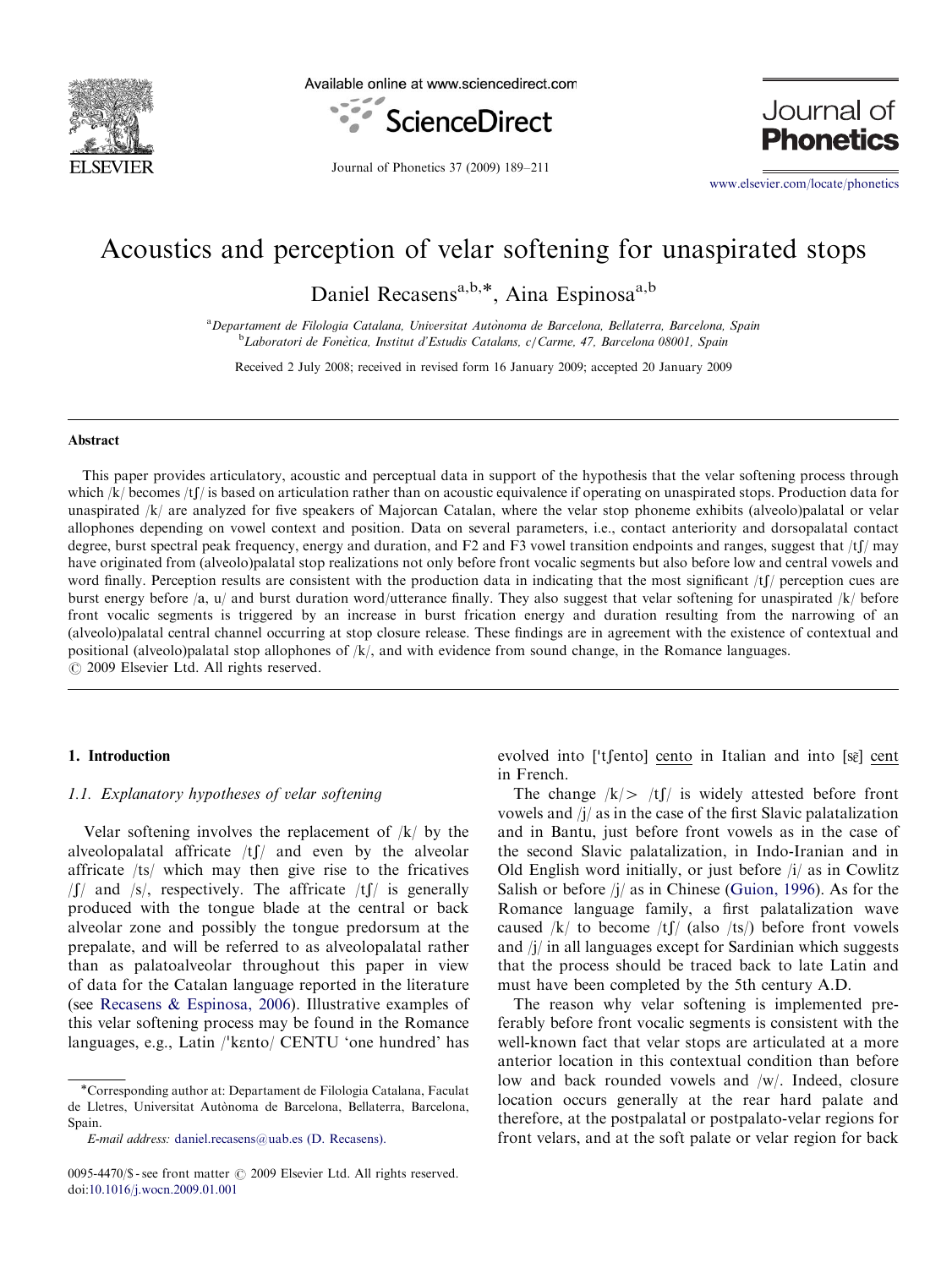velars. Palatographic and X-ray data indicate that this contextual variation in place of articulation for velars is widespread among the world's languages, i.e., it occurs in languages as diverse as English ([Keating](#page-21-0) & [Lahiri, 1993](#page-21-0); [Liker](#page-21-0) [& Gibbon, 2007\)](#page-21-0), Czech, Hungarian [\(Keating](#page-21-0) & [Lahiri, 1993\)](#page-21-0), Telugu [\(Reddy, 1981\)](#page-22-0) and French [\(Corneau,](#page-21-0) [Soquet,](#page-21-0) [& Demolin, 2000\)](#page-21-0), as well as in the Eastern Catalan dialect [\(Recasens &](#page-22-0) Pallarè[s, 2001](#page-22-0)).

Two different explanatory hypotheses based on articulation (Section 1.1.1) and on acoustic equivalence (Section 1.1.2) have been put forth in order to account for velar softening.

# 1.1.1. Articulation-based hypothesis

The articulation-based hypothesis has been the prevailing explanation of velar softening during the 20th century and even earlier. Among other scholars, Romance phoneticians and dialectologists in the past have argued that velar softening takes place after an increase in closure fronting for front velar stops causing a change in place of articulation from postpalatal or postpalato-velar to mediopalatal, prepalatal, alveolopalatal or even alveolar. After this change in place, the stop burst, which is composed of a burst spike, a frication phase and an aspiration period if available, is integrated as the frication component of an affricate ([Anttila, 1972, p. 73](#page-20-0); [Grammont, 1971, p. 214](#page-21-0); [Hock, 1986, p. 76](#page-21-0); [Rousselot, 1924–1925, pp. 607–631\)](#page-22-0). In summary, the articulation-based hypothesis claims that velar softening (a change in manner, from stop to affricate) is necessarily preceded by velar palatalization (a change in place of articulation, from velar to a more anterior articulation approaching the closure and constriction location for  $/tf$ ). In this paper, the terms 'velar softening' and 'velar palatalization' will be kept separate. The stop realizations generated through velar palatalization will be referred to as (alveolo)palatal, and transcribed as [c] if voiceless and as  $\left[\frac{1}{2}\right]$  if voiced, in line with the fact that they show most typically two articulatory patterns: alveolopalatal involving a simultaneous alveolar and palatal closure; and palatal proper with closure occurring exclusively at the palatal zone [\(Recasens, 1990](#page-22-0)). The main articulator is the tongue dorsum if the articulatory outcome is palatal, and the blade and predorsum if it is alveolopalatal.

In support of the articulation-based hypothesis, there is a good deal of palatographic data showing that (alveolo) palatal stop realizations derived from /k/ differing in closure fronting degree may occur before front vocalic segments in languages and dialects as diverse as Greek [\(Nicolaidis, 2001, pp. 71–73](#page-21-0)), Romanian [\(Dukelski, 1960,](#page-21-0) [p. 44\)](#page-21-0), Majorcan Catalan [\(Recasens & Espinosa, 2006\)](#page-22-0) and Occitan ([Maurand, 1974, pp. 116, 131–132\)](#page-21-0). These realizations range auditorily from more  $/k$ -like to more  $/t$ -like, which accounts for why phoneticians have often used slightly different phonetic symbols in order to transcribe those sound qualities ([Rousselot, 1924–1925](#page-22-0)). Accordingly, those sound quanties (Rousselot, 1924–1925). Accordingly,<br>replacements such as [ke'ki] <u>celui-ci</u> 'this one' by [ke'ti] in replacements such as [ke ki] **ceiui-ci** this one by [ke ti] in<br>Occitan could very well arise from the existing form [ke'ci] in the same dialect [\(Bouvier, 1976, p. 83](#page-20-0)).

Moreover, whenever enough frication is generated through the lingual constriction at stop release, the affricate outcomes of [c] through velar softening may exhibit different degrees of closure fronting which parallel those for the (alveolo)palatal stop [\(Scripture, 1902](#page-22-0)). Thus, the resulting affricate may vary from palatal ( $[tc]$ ) to alveolopalatal ( $[f]$ ) to alveolar ( $[fs]$ ) depending on whether closure for [c] occurs at the palatal, alveolopalatal or alveolar zone, respectively. Supporting evidence derives from the presence of these affricate types in the same or close dialectal areas, often cooccurring with realizations of  $[c]$ :  $[c]$ ,  $[t]$ and [ts] in Rhaetoromance (see Section 1.2.2); [c] and  $[t]$  in Francoprovençal ([ky],  $[c(j)y]$ ,  $[tfy]$  cul CULU 'bottom'; [Gardette, 1967–1984, map 1112\)](#page-21-0); [c] in Standard Modern Greek but [tç] in Cretan Greek and [tʃ] in Cypriot Greek [\(Trudgill, 2003, p. 54](#page-22-0)).

### 1.1.2. Acoustic equivalence hypothesis

A more recent proposal, the acoustic equivalence hypothesis, claims that the categorization of front velars as affricates has not taken place through additional closure fronting. If velar softening is achieved through assimilation via an (alveolo)palatal stop, it remains unclear why such a stop should be articulated so much further forward than the vocalic segment causing the assimilatory process to take place ([Ohala, 1992\)](#page-22-0). Ohala and colleagues argue instead that velar softening is caused by acoustic equivalence between the front velar stop burst and the  $/tf$ frication noise which, as found for several languages, share a spectral peak frequency at about 2500–3500 Hz (English: [Guion, 1998](#page-21-0); [Stevens, 1998, p. 416;](#page-22-0) [Zue, 1980](#page-22-0); German, Polish, Catalan: [Zygis, Recasens, & Espinosa,](#page-22-0) [2008](#page-22-0)). Acoustic similarity is enhanced by the high-frequency F2 vowel transition endpoints for both front  $/k/$  and  $/tf/$ .

Evidence for this hypothesis is said to derive from the confusion of /ki/ with /ti/. This confusion has been reported to occur for English excerpts with either aspirated /k/ excised from utterance initial CV sequences ([Winitz,](#page-22-0) [Scheib, & Reeds, 1972](#page-22-0)) or else unaspirated /k/ excised from /ski/ after degradation of its 3000 Hz burst peak ([Chang,](#page-21-0) [Plauch](#page-21-0)é, & [Ohala, 2001](#page-21-0)). It should be noticed, however, that these perceptual experiments do not test velar softening proper since they do not show that  $/k/m$ ay be replaced by  $/tf$ . Indeed, there are at least two relevant differences between  $/t/$  and  $/t/$  which suggests that an alternative explanation may be needed: the absence of sufficient frication noise at  $/t$  release, mostly if the stop is unaspirated; a substantial frequency difference between the spectral peak for the /t/ burst (at about 4000 Hz; [Zue, 1980](#page-22-0)) and for the  $/t$ [/ frication component (at 2500–3500 Hz). Moreover, filtering important spectral information may render speech stimuli unnatural.

In a pioneering production and perception study, [Guion](#page-21-0) [\(1998\)](#page-21-0) has shown that front  $/k/m$ ay be confused with  $/t \int$ under specific methodological conditions, thus providing some evidence in support of the acoustic equivalence hypothesis. Presentation of natural speech perception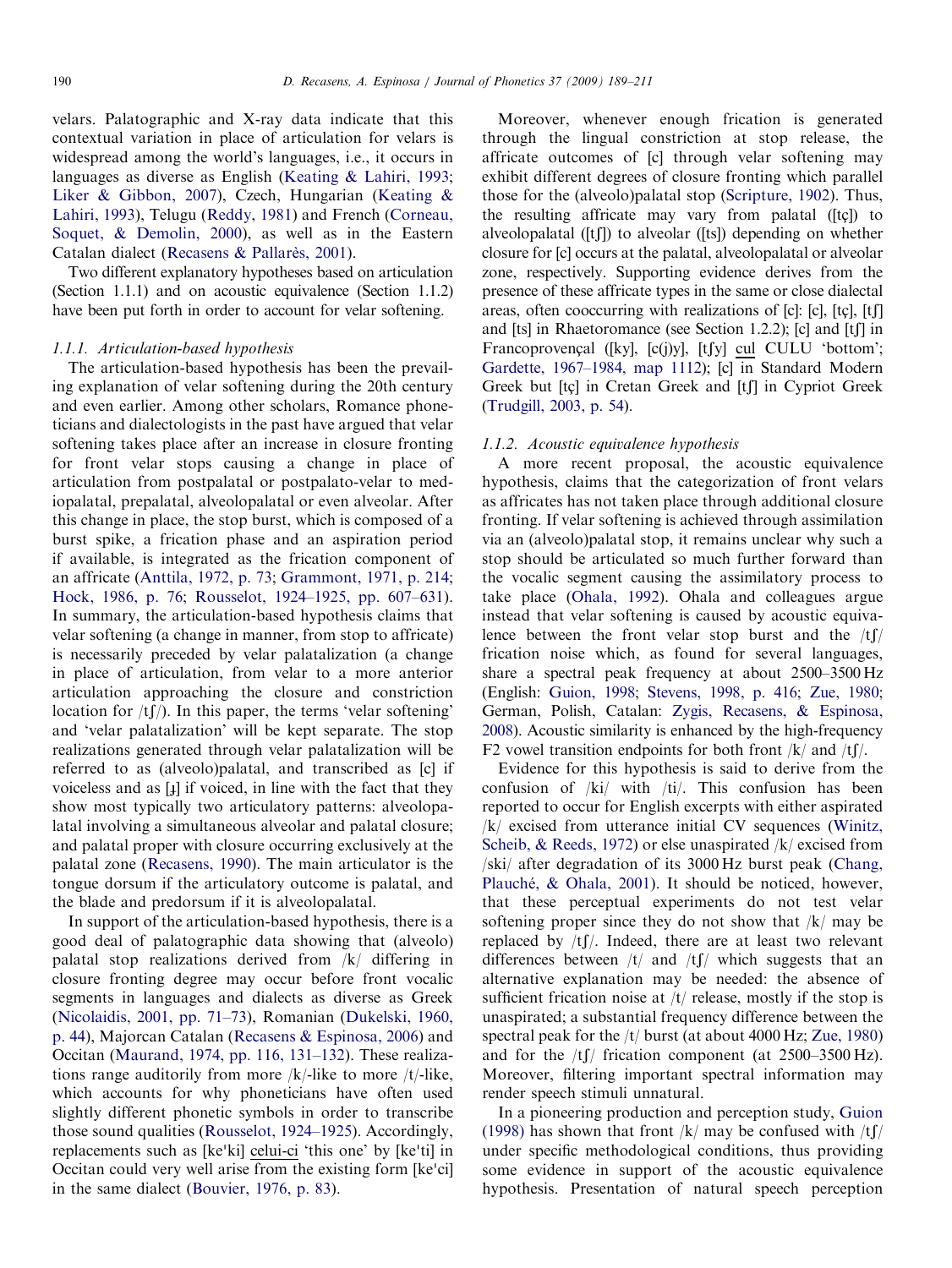stimuli containing a velar stop and the following vowels /i/, / $\alpha$ / or / $\mu$ / yielded /tf/ responses only if white noise was superimposed on them. Natural speech stimuli without noise overimposed did not yield any  $/t$  [ $/$  responses. In these circumstances, /k/ before /i/ was confused mostly with /tf/ (35%), but also with /g/ (10%) and with  $\frac{d}{3}$  (12%) perhaps since the low signal-to-noise ratio used in the study  $(+2B)$  rendered these stimuli hard to categorize. As expected,  $/k/$  before  $\alpha/$  yielded relatively few  $/t/$  responses  $(13\%)$  and practically no confusions with /q/ or /dz/; unexpectedly high confusion percentages for /ku/ were attributed by the author to the front realization of /u/ in the Texan American English dialect of the speakers who provided the production data for the perceptual tests. A remarkable finding of Guion's study is that not only the high-frequency burst spectral peak but also VOT duration and, therefore, the duration of the burst frication and aspiration period, plays a relevant role in the implementation of velar softening (i.e., the longer the VOT period, the higher the percentage of affricate reponses).

# 1.2. Additional arguments in support of the articulationbased hypothesis

Descriptive, experimental and sound change data reported above appear to be in support of an articulatory motivation of velar softening at least for Romance and other language families. The main argument is the presence of (alveolo)palatal realizations of front /k/ and the fact that these realizations may cooccur synchronically with affricates in ways which are consistent with differences in contact size and anteriority for [c]. Other arguments in favor of the articulation-based hypothesis will be adduced next.

### 1.2.1. Stop burst frication

A problem with an interpretation of velar softening based on acoustic equivalence is that this process appears to have affected not only aspirated voiceless stops with long and salient releases composed of frication and aspiration (e.g., in the Germanic languages), but also shorter and less perceptible unaspirated voiceless stop releases (e.g., in Romance). Analysis data show that word initial VOT values are clearly shorter for unaspirated /k/ (e.g., 29 ms in Puerto Rican Spanish; [Lisker & Abramson,](#page-21-0) [1964](#page-21-0)) than for aspirated  $/k/$  (e.g., 74 ms in English; [Zue,](#page-22-0) [1980](#page-22-0)). This large VOT duration difference appears to be associated primarily with aspiration though in practice it is hard to separate aspiration from local frication since the two events overlap with each other [\(Hanson & Stevens,](#page-21-0) [2003](#page-21-0)). The frication noise is typically longer for affricates than for stops [\(Ladefoged & Maddieson, 1996, p. 90\)](#page-21-0), much more so if stops are unaspirated. Data for  $/tf/m$ Spanish and Italian indicate indeed that the fricative portion of the affricate is about 80 ms in slow speech and 65 ms in fast speech, which is much longer than the VOT values for unaspirated stops [\(Maddieson, 1980](#page-21-0)).

Differences in burst acoustic prominence between unaspirated and aspirated stops should render the perceptual confusion between front  $/k/$  and  $/tf/$  more unlikely for the former class of stop consonants than for the latter. Informal listening of CV excerpts taken from Catalan meaningful sentences reveal, indeed, that unaspirated front velar stop bursts are not confusable with  $/tf$ . This observation is consistent with Guion's finding that aspirated front velar stops are harder to be confused with  $/t$  when burst frication is shortened [\(Guion, 1998\)](#page-21-0), and suggests that a noticeable increase in burst frication duration and/or intensity is needed for an unaspirated front velar stop to yield an affricate percept.

The little acoustic salience of the burst for voiced unaspirated stops renders the acoustic equivalence explanation even less feasible in case that velar softening is associated with front /q/, e.g., /q/ > /dʒ/ as in Catalan associated with front  $/g$ , e.g.,  $/g$  >  $/($ <br>[dʒɛl] gel from Latin  $/$ gɛlo/ GELU 'ice'.

# 1.2.2. Velar palatalization and velar softening in other contexts and positions

Velar softening may also take place in contexts and positions where  $/k$ ,  $g/$  are usually back rather than front. In Gallo-Romance, velar softening was implemented through a second palatalization wave dated about the 5–7th centuries A.D. and even later, and operating not only before front vocalic segments but also before  $|a|$  and also  $|a|$  as well as in word final position (French [Sevre] chèvre CAPRA 'goat', [[arb narbon CARBONE 'coal', Rhaetoromance [satʃ], [satç], [saç] SACCU 'sack'; [Goebl,](#page-21-0) [1998, map 678](#page-21-0); [Pope, 1934, p. 128\)](#page-22-0). This change appears to be at odds with the acoustic equivalence hypothesis since the spectral burst for back /k/ exhibits a much lower frequency than the  $/tf$  frication noise, i.e., it is located about 1600–1800 Hz before  $|a|$  and about 750–1100 Hz before back rounded vowels [\(Zygis et al., 2008](#page-22-0); [Zue, 1980\)](#page-22-0).

In support of the articulation-based hypothesis, the (alveolo)palatal stop realization [c] of unaspirated  $/k/may$ occur in those same conditions in languages and dialects of the Gallo-Romance family. This is the case for the Rhaetoromance dialects Romansh, Ladin and Friulian ([can] CANE 'dog', [caw] CAPUT 'head'; [Brunner, 1963;](#page-20-0) [Haiman](#page-21-0) & Benincà[, 1992, pp. 66–70](#page-21-0); [Lutta, 1923, p. 40](#page-21-0)) and for Northern Italian dialects ([car] CARU 'dear', [sac] SACCU 'sack'; [Rohlfs, 1966](#page-22-0); [Salvioni, 1901](#page-22-0)). Moreover, (alveolo)palatal stops and affricates may cooccur before  $\vert a \vert$  and word finally in the dialectal areas referred to, e.g., a and word imally in the dialectal areas referred to, e.g.,<br>Rhaetoromance ['cawra], ['tʃawra] CAPRA 'goat', [rɛc], [retf], [rəts] REGE 'king' [\(Jaberg & Jud, 1928–1935, map](#page-21-0) [1079](#page-21-0); [Luzi, 1904, p. 769\)](#page-21-0). Velar palatalization has taken place in the same circumstances in the Majorcan Catalan dialect under analysis in the present paper ([Recasens, 1996,](#page-22-0) [pp. 243–244](#page-22-0)), as well as in other language families, e.g., in Alsean in the Northwest coast of America where [c] occurs before  $|a|$  and  $|a|$  and word finally [\(Buckley, unpublished](#page-20-0) [\(a\)](#page-20-0)), and in Persian where word final  $/k/$  is realized [c] ([xac] 'earth'; [Bhat, 1974, p. 46](#page-20-0); Buckley, [unpublished \(b\)\)](#page-21-0).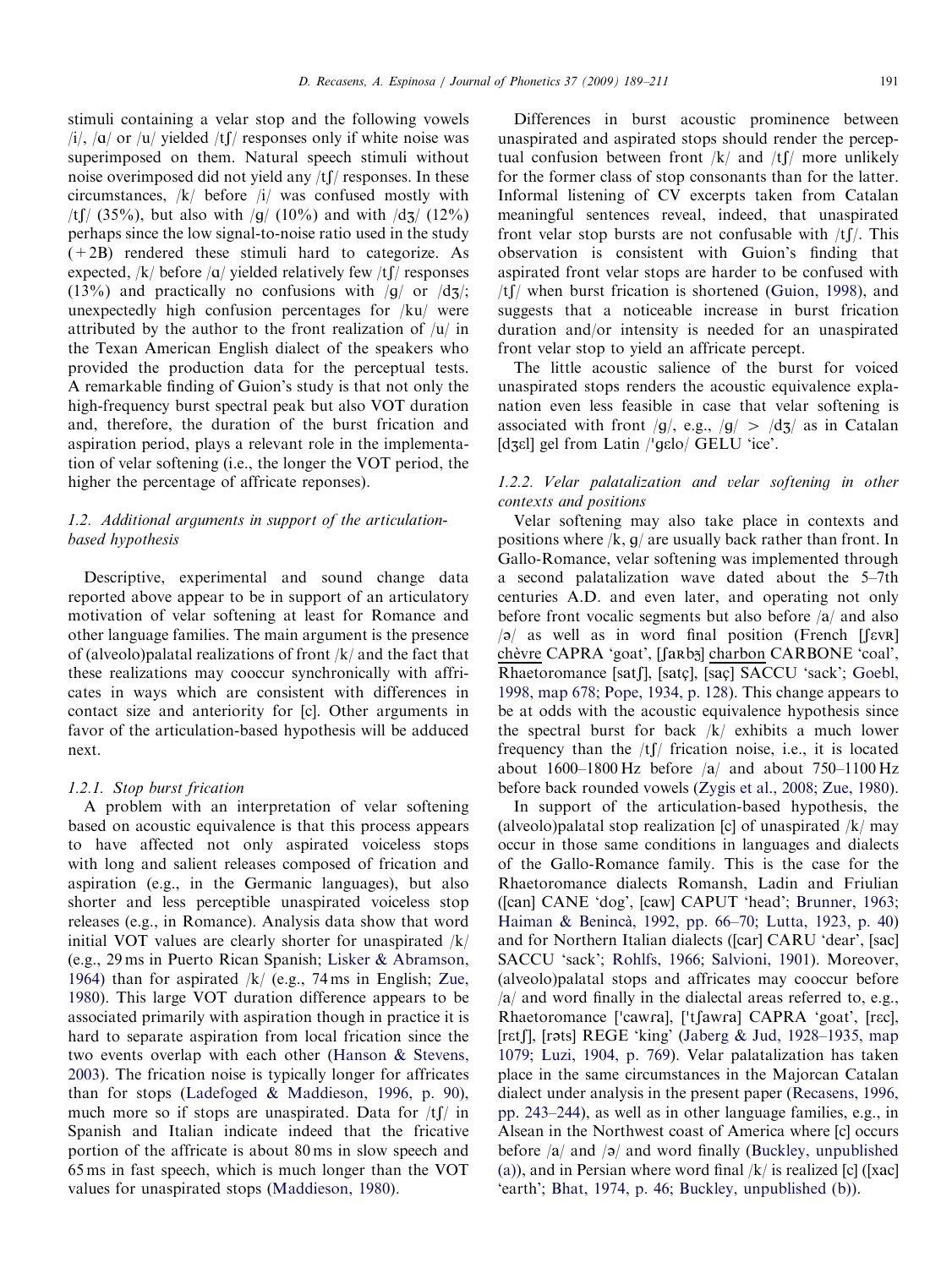The acoustic equivalence hypothesis would be compatible with an especially anterior, [ $\varepsilon$ ]-like realization of  $/a/$ . It has been argued that this realization must have existed in Gallo-Romance at the time velar softening applied, based mostly on the fact that  $|a|$  has yielded a mid front vowel in open syllables in languages such as French (e.g., mer MARE, the example chèvre above; [Buckley, unpublished](#page-21-0) [\(b\)\)](#page-21-0). It is by no means clear, however, whether  $|a|$  raising preceded or followed the generation of the outcomes [c] or [t] of  $/k$ . Progressive palatalization of  $\frac{a}{b}$  by a preceding (alveolo)palatal consonant is a common phenomenon (Valencian Catalan [herk] llarg LARGU 'long'; [Recasens,](#page-22-0) [1996, p. 101\)](#page-22-0), and may operate in parallel to progressive /j/ insertion as exemplified by Old French chier derived from Latin CARU 'dear' [\(Lausberg, 1970, pp. 261–262](#page-21-0); [Pope, 1934, pp. 127–128, 163](#page-22-0)). Moreover, the vowel  $\alpha$  has stayed unchanged in several Romance domains where  $/ka/$ has evolved into [ca], [tʃa] or [tsa] (i.e., in those mentioned above as well as in Northern Occitan and Francoprovencal), and velar palatalization before an unfronted variant of /a/ occurs in present-day Northern French (see [Coustenoble,](#page-21-0) [1945, p. 77](#page-21-0) and palatographic material in [Rousselot,](#page-22-0) [1924–1925, p. 607\)](#page-22-0). It is also the case that velar softening in French operated before the diphthong  $\langle$ aw $\rangle$  where an [ɛ]like realization of  $|a|$  is problematic (e.g., chose CAUSA) 'thing', where o was issued from  $|aw|$  through monophthongization). Another point to be made is that the spectral peak for  $|k|$  before  $|\varepsilon|$  falls between 2000 and 2500 Hz and thus, below that for  $\frac{f}{f}$  ([Zygis et al., 2008](#page-22-0); [Zue, 1980](#page-22-0)), and that velar softening applies less frequently before  $|\varepsilon|$  than before the higher cognates  $|i, e\rangle$  in the world's languages ([Bhat, 1974, p. 30\)](#page-20-0).

# 1.2.3. Supplementary evidence

As shown in the preceding sections, evidence in support of the articulation-based hypothesis derives from the observation that the (alveolo)palatal stop and the outcoming affricate may share an analogous closure placement in velar softening processes. Voicing, prosodic and lexical characteristics may also play a role. Thus, the affricate or fricative outcomes may be more anterior for original /k/ than for original /g/ (French [s $\tilde{q}$ ] cent CENTU 'one hundred', [3 $\tilde{q}$ ] gens GENTE 'people'), as well as word one nundred, [30] gens GENTE people *)*, as well as word<br>initially than intervocalically (Ladin ['tsento] CENTU 'one muany than intervocancany (Ladin [ tsento] CENTO one<br>hundred', [ve'tʃin] VICINU 'neighbour'; [Gartner, 1910,](#page-21-0) [p. 189\)](#page-21-0) and in stressed than unstressed syllables (Friulian ['tfaze] CASA 'house', [ka'miŋ] CAMINU 'path'; [Jaberg](#page-21-0) & [Jud, 1928–1935, map 269](#page-21-0)). All these cases may be accounted for assuming that tongue contact size and closure fronting, as well as duration, are greater for voiceless stops than for voiced stops and increase with stress and at the edges of the lexical and prosodic domains [\(Cho, 2001;](#page-21-0) [Farnetani, 1990;](#page-21-0) [Fougeron, 2001;](#page-21-0) [Fougeron](#page-21-0) & [Keating, 1997;](#page-21-0) [Keating, Wright,](#page-21-0) & [Zhang, 1999\)](#page-21-0).

Another finding more in support of the articulation-based hypothesis than of the acoustic equivalence hypothesis appears to be the alveolar affricate outcome /ts/ of velar softening. Assuming that the alveolar affricate has been issued directly from a stop, it is hard to envisage how a front velar stop burst may be confused perceptually with the sharp /s/ frication noise exhibiting a spectral peak well above the typical 2500–3500 Hz frequency for front /k/. In principle, the articulation-based hypothesis could handle better this sound replacement, as revealed by articulatory data showing that very front (alveolo)palatal stops may be articulated at the alveolar zone and, therefore, at the same place of articulation as /ts/ (Section 1.1.1).

# 1.3. Velar palatalization mechanisms

In the light of the data described above, velar palatalization should not be treated simply as an assimilation through which /k/ acquires the palatal place of articulation of a following front vocalic segment. We would like to suggest instead that the change  $(k/|c|)$  may be achieved through two production mechanisms, i.e., gestural blending and gestural strengthening.

Front velar palatalization in the adjacency of a dorsopalatal vowel or glide is achieved through gestural blending since both the consonant and the vocalic segment are produced with the same tongue dorsum articulator in this case. Blending may be implemented through two different production strategies. It may yield an intermediate articulation between the stop and the front vowel or glide, as for postpalatal realizations of /k/ before a front vocalic segment [\(Browman & Goldstein, 1989, 1992\)](#page-20-0). Another option is for blending to give rise to an articulation encompassing or exceeding the combined closure or constriction areas of the two consecutive phonetic segments, as for several Catalan clusters made up of  $/t$ , n/ and the alveolopalatals  $/A$ , n/ [\(Recasens, 2006\)](#page-22-0). The latter mechanism could account for why front velar stops may exhibit so much closure fronting when implemented as (alveolo)palatal stops.

Specific conditions upon which velar palatalization occurs suggest that gestural strengthening may also act as a velar palatalization trigger ([Straka, 1965\)](#page-22-0). This suggestion is valid for the word initial and word final positions and for stressed syllables which favor lengthening and an increase in tongue contact in the consonant, as well as before open vowels where (alveolo)palatal closure formation requires much tongue dorsum raising. In view of the descriptive materials adduced in Section 1.2.2, it looks feasible to claim that velar palatalization through strengthening may apply across the board except word internally before  $\langle 2, 0, 1 \rangle$  perhaps since keeping a very posterior closure location and the lips relatively rounded and protuded in anticipation to a back rounded vowel renders tongue dorsum raising towards the palate especially hard.

Diachronic evidence in support of these two velar palatalization mechanisms comes from Romance where velar softening occurred twice in two different sets of conditions: only before front vocalic segments in Late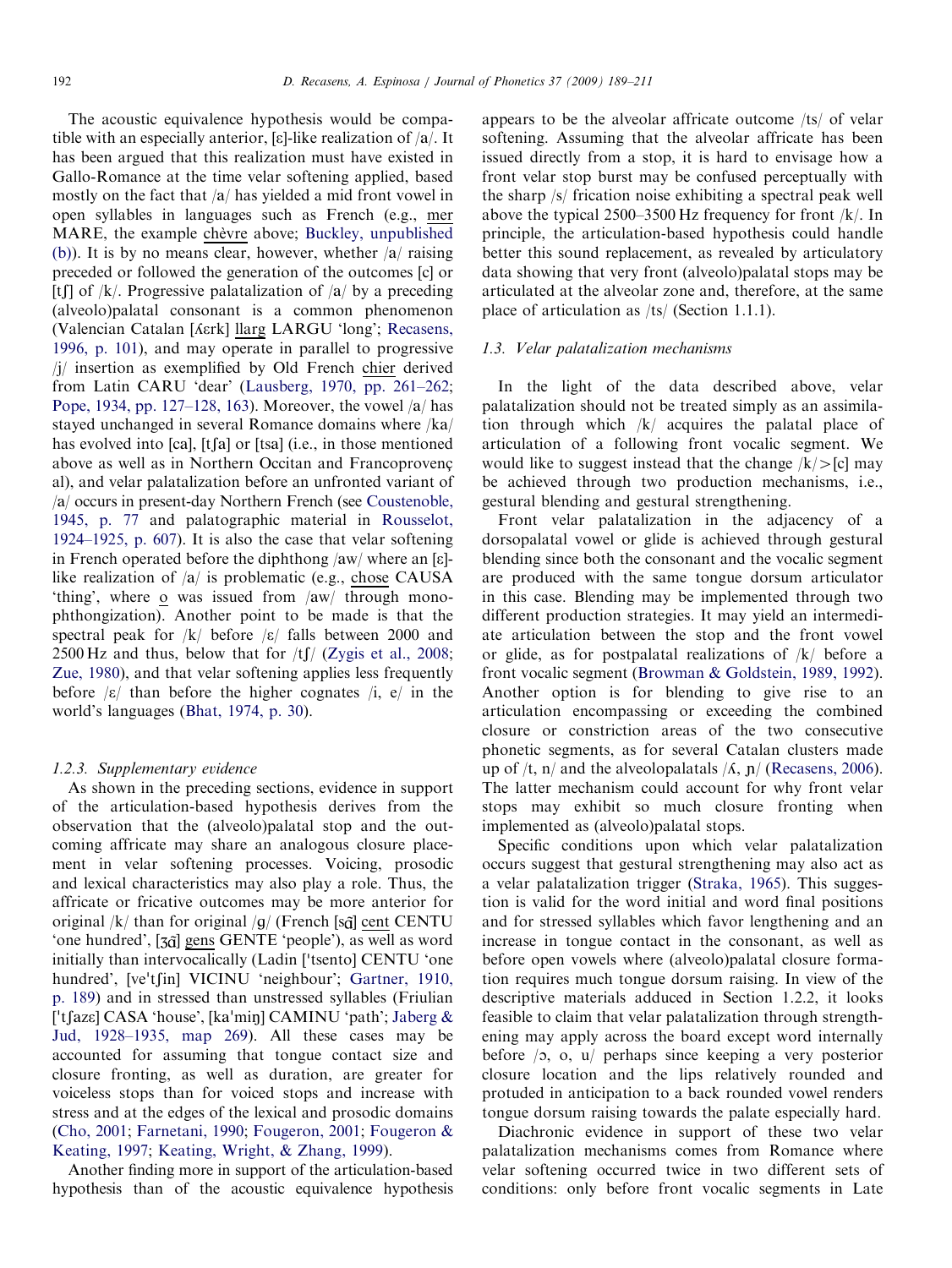Latin and in practically all early Romance languages presumably through velar palatalization induced by gestural blending (see Section 1.1); before other vowels and word finally in a subset of Romance languages and dialects a few centuries later, presumably through velar palatalization induced by gestural strengthening (see Section 1.2.2).

# 1.4. Research goal

The goal of the present study is to test the articulationbased hypothesis by looking for the acoustic cues which could contribute to the generation of affricates from (alveolo)palatal stops, and by speculating on the perceptual effectiveness of those cues. Articulatory data will be adduced in order to substantiate the claim that velar palatalization and velar softening may apply not only before front vocalic segments but also in other conditions allowing an increase in linguopalatal contact fronting to occur.

Acoustic analyses and perceptual tests will be carried out on the same electropalatographic (EPG) data for Majorcan Catalan used in [Recasens and Espinosa \(2006\)](#page-22-0), i.e., on productions of unaspirated  $/k/$  next to  $/i$ , a,  $u/$  in word/ utterance initial, intervocalic and word/utterance final position. The main reason for selecting Majorcan Catalan is because this dialect has the (alveolo)palatal stop [c] in its sound inventory, which was probably issued as an internal development and has been reported to sound [t]. like sporadically [\(Bibiloni, 1983\)](#page-20-0). Descriptive and experimental studies indicate indeed that, in Majorcan, [c] is an allophone of /k/ appearing most typically before a front vowel but also before  $|a|$  and  $|a|$  and word finally after any vowel but not word internally before a back rounded vowel vower but not word miernally before a back rounded vower<br>([ci] <u>qui</u> 'who', ['cazə] <u>casa</u> 'house', [sac] <u>sac</u> 'sack', but [kus] cus 'he/she sows'; [Recasens & Espinosa, 2006;](#page-22-0) [Veny, 1983\)](#page-22-0). This scenario differs from that for the other Catalan dialects such as Eastern Catalan where /k/ may be slightly more anterior or more posterior depending on the following vowel (see Section 1.1).

The chances that (alveolo)palatal [c] may be categorized as  $/t$ [/ should depend on the following predictions about the spectral peak frequency, intensity and duration of the stop burst, and the endpoint and range of the vowel formant transitions.

As for the burst spectral frequency, [c] should show a 3000–4000 Hz front-cavity-dependent spectral peak appropriate for or similar to that for  $/t$  [\(Keating](#page-21-0) & [Lahiri,](#page-21-0) [1993](#page-21-0)). Vowel environment is expected not to affect these spectral characteristics much since (alveolo)palatals should coarticulate little with the contextual vowels ([Recasens,](#page-22-0) [1984](#page-22-0)). Given that stop bursts and affricate noises differ in intensity and duration, these two parameters ought to be less favorable to velar softening than spectral frequency: the intensity of the frication noise increases with airflow volume velocity and the cross-sectional area of the constriction [\(Stevens, 1998](#page-22-0)) and, therefore, is higher for affricates than for unaspirated stops; moreover, affricate frication noises are longer than unaspirated stop bursts (see Section 1.2.1). In specific circumstances, however, the intensity level and duration of the [c] burst may approach those for  $/tf$ . Indeed, the stop burst intensity is also determined by front-cavity size at stop release and, thus, should be especially high before low and back vowels which are articulated with a larger front cavity than front vowels ([Dorman, Studdert-Kennedy, & Raphael, 1977\)](#page-21-0). This observation is consistent with data for the Australian languages showing that (alveolo)palatal stops combine better with back vowels than with front vowels, i.e.,  $/\frac{H}{c}$ and  $\#cu$  are preferred to  $\#ci$  ([Butcher, 2004\)](#page-21-0). As for duration, VOT data reported in the literature ([Docherty,](#page-21-0) [1992, pp. 26–27](#page-21-0)) indicate that bursts may be longer before high vs. low vowels. Burst duration may also be an effective velar softening cue word finally where /k/ may give rise to affricate and fricative realizations (see evidence from Rhaetoromance in Section 1.2.2). Since Catalan and other Romance languages do not have a spirantization rule affecting voiceless stops, the replacement of  $[c]$  by  $[c]$  in word final position is prone to be caused by prepausal lengthening of the stop burst frication period rather than by shortening or elimination of the stop closing phase.

Regarding the vowel transitions, the acoustic theory of speech production predicts that fronting closure location from the postpalate and mediopalate towards the alveolopalatal zone should cause the endpoint frequency of the F2 vowel transitions to lower slightly or stay the same, and the endpoint frequency of the F3 vowel transitions to rise ([Fant, 1960;](#page-21-0) [Ladefoged](#page-21-0) & [Bladon, 1982](#page-21-0)). The rationale for these formant frequency variations is to be sought in the fact that F2 for (alveolo)palatals is a half-wavelength resonance of the back cavity and is positively associated with the tongue pass rather than with the lip section, while F3 is inversely related to front-cavity length ([Fant, 1960;](#page-21-0) [Stevens, 1998\)](#page-22-0). Unpublished data on Eastern Catalan  $/t$ (referred to partly in [Recasens, 1986](#page-22-0)) reveal that, for the vowel formant transitions for [c] to approach those for the affricate consonant, the F2 transition endpoints should occur at about 2000–2100 Hz (in the context of  $(i, e, \varepsilon)$ ), 1800 Hz  $(2a, 9)$ , 1700 Hz  $(2b, 0)$  and 1550 Hz  $(2a)$ , while the F3 transition endpoints should take place at about 2700–2900 Hz (/i, e,  $\varepsilon$ , a,  $\frac{\partial}{\partial t}$ ) and 2400–2600 Hz (/ $\sigma$ , o,  $\frac{\partial u}{\partial t}$ ). These formant frequency values are highly similar to those for other (alveolo)palatal consonants though slightly lower in the case of F2 and slightly higher in the case of F3 ([Recasens, 1984\)](#page-22-0).

The frequency extent of the formant transitions (i.e., the formant frequency range) varies with vowel context in a similar way for all consonants produced at the palatal and alveolopalatal zones. In view of the formant transition endpoints just mentioned, the F2 frequency range should be greater for low and back vowels and ought to increase as front vowels become lower. Vowel intensity, which increases with oral opening and is thus greater for  $\frac{a}{\tan \theta}$  than for /i, u/, ought to contribute to the prominence of the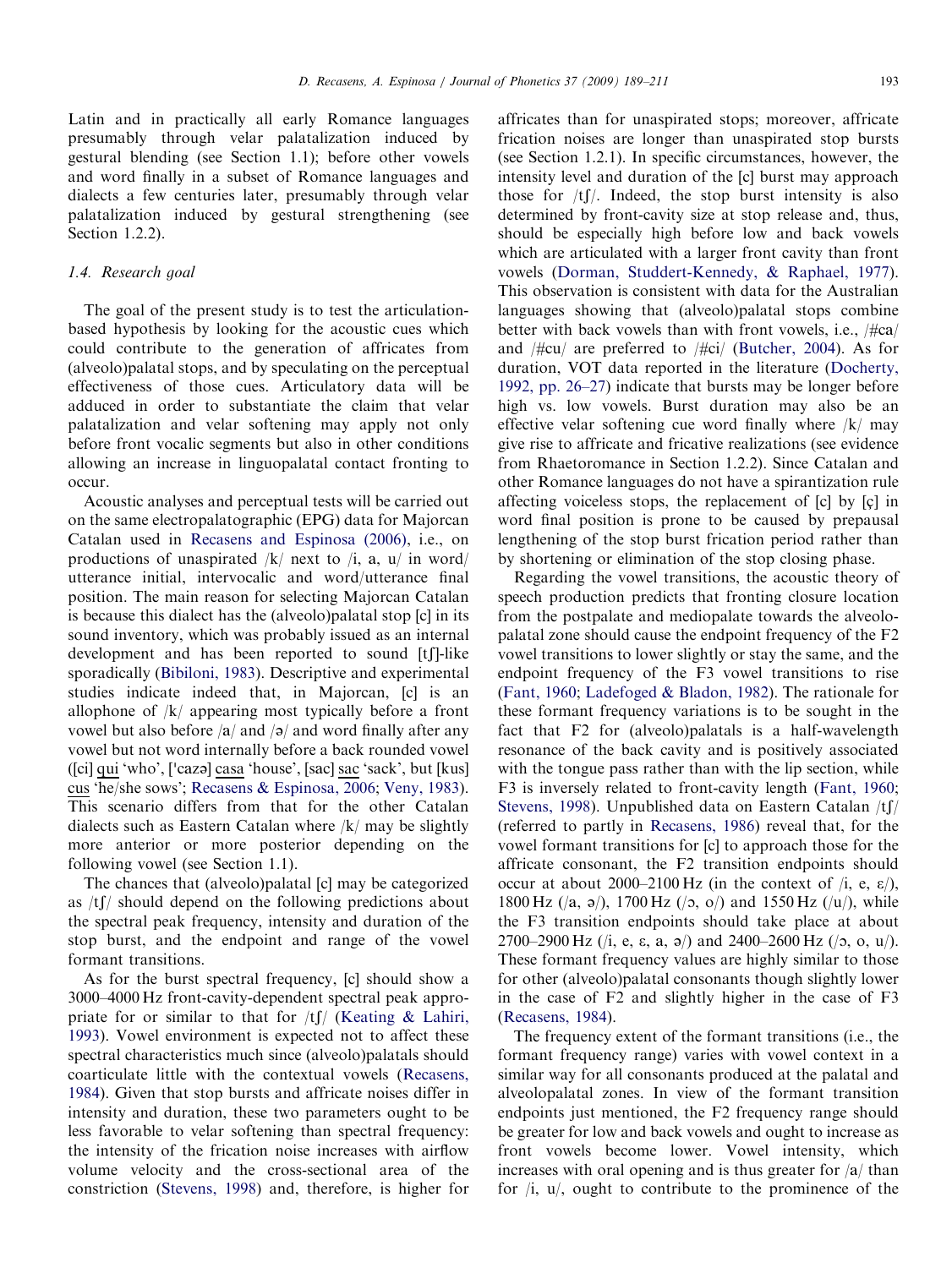vowel transitions as well (English: [Lehiste and Peterson,](#page-21-0) [1959;](#page-21-0) Eastern Catalan: [Recasens, 1986\)](#page-22-0). A possible road to velar softening may be the integration of long-range and intense formant transitions in CV sequences with [c] as the glide [j], followed by the perception of [j] as  $\int \int$ / whenever an increase in the degree of lingual constriction at stop release causes much frication to occur. Present-day phonetic variants and written forms in documents from the past suggest that the change  $|k| > |t|/$  before  $|a|$  may have developed indeed through a transitional glide, which was inserted in Old French (see Section 1.2.2) and may still be heard in Francoprovençal ( $[tfj\varepsilon(r)]$  cher CARU 'dear'; [Gauchat, Jeanjaquet,](#page-21-0) & [Tappolet, 1925, p. 60](#page-21-0)) and Wallon and Picard ([k(j)er], [cjer], [tʃ(j)er] cher CARU 'dear', [tje], [cjɛ], [tʃ(j)ẽ] chien CANE 'dog', [dʒjãb] jambe CAMBA 'leg'; [Bruneau, 1913, p. 410;](#page-20-0) [Carton, 1972, p. 454;](#page-21-0) [Haust,](#page-21-0) [1953–1997, pp. 106, 109\)](#page-21-0).

In summary, the identification of (alveolo)palatal [c] with  $/tf$  and thus, the articulation-based hypothesis of velar softening, is expected to work out mostly for the frequency component of the burst and the formant transition endpoints largely irrespective of vowel context and position. Burst intensity and formant transition ranges are expected to favor velar softening mostly before low and back vowels, and burst duration could give rise to a  $/t$ [/ percept most easily before high vowels and to an affricate or a fricative word finally. The effectiveness of all these parameters is subjected to the presence of a prominent burst frication noise which is associated with a narrow constriction and a high airflow volume at stop release.

Section 2 of the present article tests these predictions on the best candidates for velar softening through an analysis of the articulatory and acoustic characteristics of the (alveolo)palatal and velar allophones of /k/ in Majorcan. Section 3 reports results from a series of perception experiments where (alveolo)palatal and velar realizations of /k/ differing articulatorily and acoustically were presented to Catalan listeners for identification.

# 2. Experiment I (production)

# 2.1. Method

#### 2.1.1. Recording procedures

Data subjected to recording and analysis correspond to five repetitions of the meaningful Catalan sentences presented in Table 1 where /k/ carries lexical stress and occurs word/utterance initially, word/utterance finally and in symmetrical intervocalic sequences with the vowels  $\lambda$ i, a, u $\lambda$ . The intervocalic velar stop consonant is word initial when combined with  $\lambda$ ,  $\alpha$  (V#CV) but word final when combined with  $|u|$  (VC#V). This difference was introduced so as to allow for a maximal degree of palatalization before  $|u|$  in view of the fact that, in Majorcan,  $/k/$  is realized as [c] word finally but as [k] before any back rounded vowel word medially (see Section 1.4). In order to compare the phonetic properties of the (alveolo)palatal

| Table 1                                                                     |  |  |
|-----------------------------------------------------------------------------|--|--|
| Catalan sentences of the reading list with the target sequences underlined. |  |  |

| $/\#$ ki $/$ | qui arribarà       | 'who will arrive?'                 |
|--------------|--------------------|------------------------------------|
| /#ka/        | casa còmoda        | 'comfortable house'                |
| $/\#ku/$     | cus força          | 'he/she sews a lot'                |
| $/$ iki $/$  | en repartí quinze  | 'he/she distributed fifteen items' |
| /aka/        | ell no hi va caure | 'he/she did not realize'           |
| /uku/        | treu el suc últim  | 'he/she extracts juice from it'    |
| $/ik\#/$     | l'avi és molt ric  | 'grandfather is very rich'         |
| $/ak\#/$     | omple el sac       | 'fill the sack'                    |
| /uk#/        | n'hi treu el suc   | 'take out the last juice'          |

realization of  $/k/$  with those of  $/t/$ , EPG and acoustic data reanzation of  $|k|$  with those of  $|l|$ , EPG and acoustic data<br>for the affricate in the word ['ratfa) <u>ratxa</u> embedded in seven repetitions of the sentence té una ratxa bona 'he/she has a stroke of luck' were also recorded.

Recordings were performed by the five male speakers of Majorcan Catalan AR, BM, MJ, ND and CG. Linguopalatal contact configurations were gathered every 10 ms with the Reading EPG-3 system using wedge-shaped artificial palates about 1.5 mm thick equipped with 62 electrodes. In order to reduce the interference of the plates with the speakers' speech, all five speakers were asked to wear the artificial palates for an acclimatization period of about 2 h before the recordings ([Hardcastle, Jones,](#page-21-0) & [Knight, 1989\)](#page-21-0). The recorded material was judged to be highly acceptable regarding intelligibility and naturalness.

The acoustic signals were digitized at 10 kHz and processed with the Computerized Speech Lab (CSL) analysis system of Kay Elemetrics using the same temporal resolution as the EPG signal. While the sampling rate of the EPG-3 system may seem rather low, the fact is that the most relevant frequency information for stop bursts is found below 5 kHz ([Stevens, 1998](#page-22-0)), and that other studies have used the same sampling rate for the acoustic analysis of stop bursts ([Keating](#page-21-0) & [Lahiri, 1993\)](#page-21-0) and for the preparation of stop burst stimuli for perceptual place identification [\(Repp & Lin, 1989\)](#page-22-0). The spectral peak for the  $/t$  frication period also lies below that frequency.

#### 2.1.2. Articulatory measurements

Closure location for the stop and for  $/t \int$  was determined at three temporal points, at closure onset and offset (i.e., at onset and offset of complete activation of all electrodes at one or more rows of the artificial palate) and at the point of maximum contact or PMC (i.e., at the frame showing the highest number of on-electrodes over the entire palate surface). As shown in the upper right linguopalatal contact configuration in [Fig. 1,](#page-6-0) the artificial palate is equipped with eight rows of electrodes extending from frontmost row 1 at the top through backmost row 8 at the bottom, which may be grouped into several articulatory zones for data interpretation: front alveolar (at the two front rows), postalveolar (at rows 3 and 4), prepalatal (at rows 5 and 6), mediopalatal (at row 7), postpalatal (at row 8). The linguopalatal contact representations of the figure are normalized for contact placement and, therefore, allow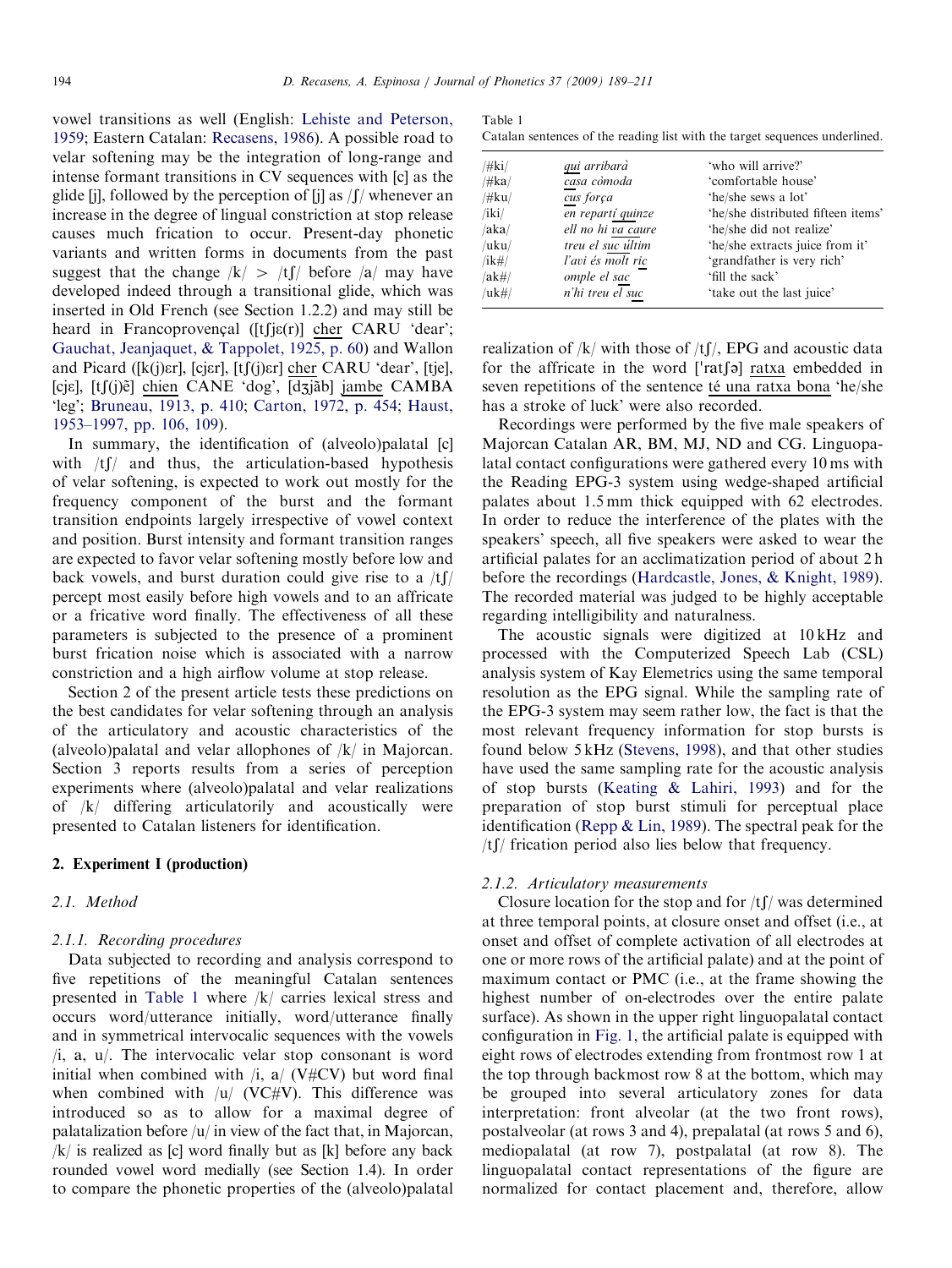<span id="page-6-0"></span>

Fig. 1. Linguopalatal contact configurations for word/utterance initial  $/\#$ ka/ at point of maximum contact or PMC, closure offset and frication midpoint for all Majorcan Catalan speakers. The correspondence between rows of electrodes and articulatory zones is given at the top right EPG pattern. Electrodes have been assigned different colour shades depending on frequency of activation across tokens, i.e., black (80–100%), grey (40–80%) and white (0–40%).

drawing cross-speaker comparisons in place of articulation independently of speaker-dependent differences in palate size and shape.

The articulatory analysis involved the calculation of a contact anteriority index (CA) and an overall contact index  $(0)$  over the whole linguopalatal contact surface. Measurements were taken at PMC for each sequence, token and speaker. The index Q is the percent of contacted electrodes out of the total amount of 62 electrodes of the artificial palate. The index CA is an indicator of the degree of closure fronting and was measured applying the following formula [\(Fontdevila, Pallar](#page-21-0)ès, & [Recasens, 1994](#page-21-0)):

$$
CA = [log[[1(R_8/8) + 9(R_7/8) + 81(R_6/8)+ 729(R_5/8) + 6561(R_4/8) + 59,049(R_3 + 8) + 531,441(R_2/8)+ 3,587,227(R_1/6)] + 1]]/[log(4,185,098 + 1)].
$$

In the ratios within parentheses, the number of contacted electrodes on a given row (i.e., R8, R7, etc.) is divided by the total number of electrodes on that row. Each ratio is multiplied by a coefficient number. These coefficients are chosen so that the activation of all electrodes at and behind a specific row always yields a lower index value than the activation of a single electrode at more anterior rows.

# 2.1.3. Acoustic measurements

Acoustic analysis involves measuring the spectral peak, acoustic energy and duration of the stop burst and of the affricate frication period, and the frequency endpoints and ranges of the F2 and F3 vowel transitions, for both /k/ and  $/t$  Frication spectral peaks were identified on autocorrelation LPC spectra with a 25 ms full-Hamming window and 14 coefficients. In the case of /k/, spectra were obtained at the onset of the frication noise immediately after the burst spike, which was located just after closure offset on the EPG record or had to be determined visually on spectrographic displays if showing up later in time (see also [Keating & Lahiri, 1993](#page-21-0)). In a few instances where the stop burst exhibited two spikes, frication onset was taken to occur between the two if they were close to each other and after the second spike if they were far apart. In the case of affricates, spectral measures were taken at the midpoint of the frication period.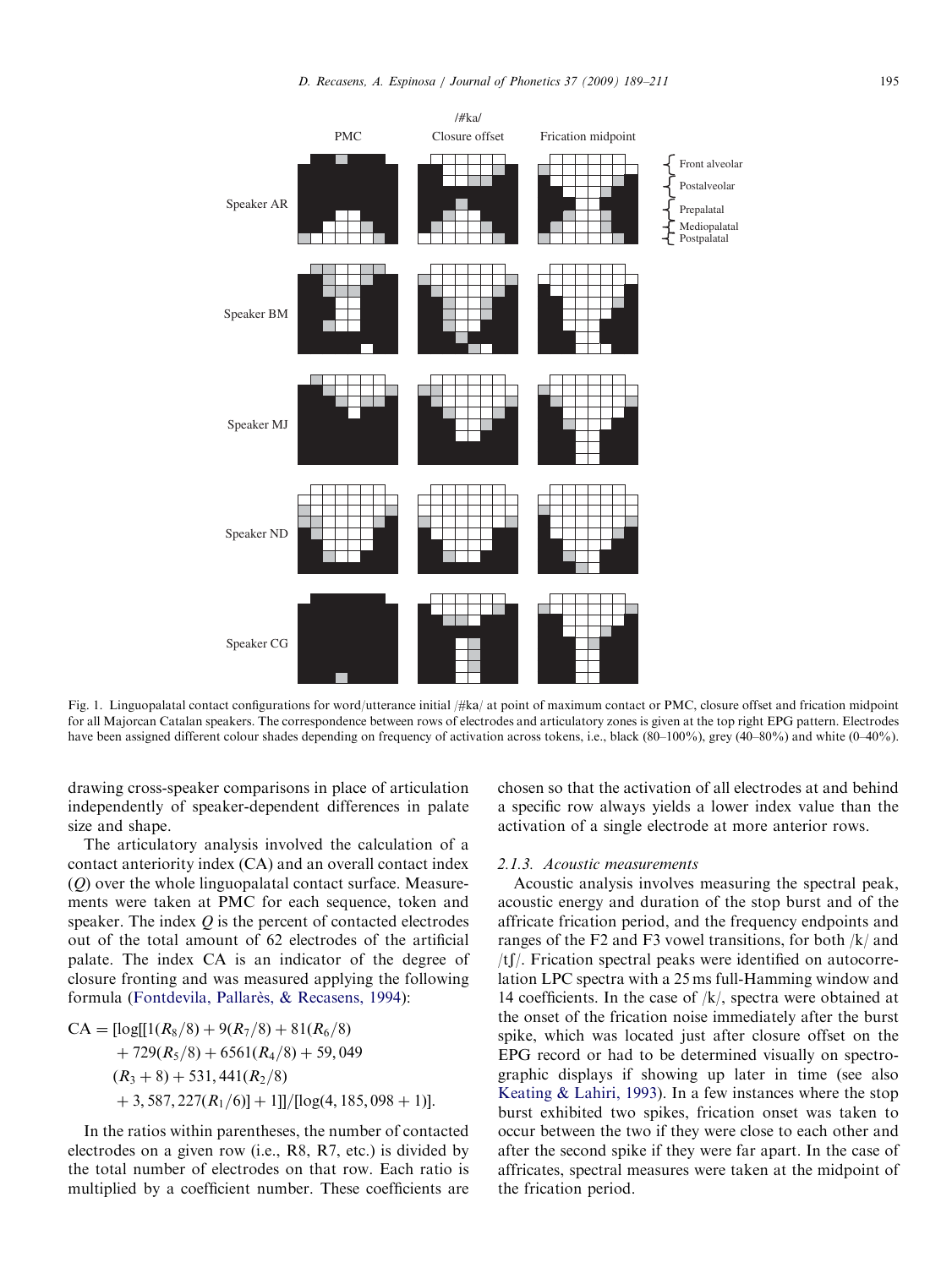Spectra were displayed on a 0–80 dB scale and averaged across repetitions of each sequence for each speaker. The productions of the velar stop phoneme were categorized as [k] or [c] based on the allophonic distribution of  $/k/$  in Majorcan Catalan (see Section 1.4) and on inspection of the EPG linguopalatal contact configurations. Their burst spectral peak was identified and measured according to well-established criteria [\(Blumstein, 1986](#page-20-0); [Fant, 1960](#page-21-0); [Keat](#page-21-0)[ing](#page-21-0) [& Lahiri, 1993\)](#page-21-0): purely velar realizations of /k/ should show a peak at about 1500–2000 Hz in the context of  $\alpha$  and at about 1000 Hz or lower in the context of  $/u$ ; postpalatal or postpalato-velar realizations of  $/k/$  in the context of  $/i/$ ought to have a 2500–3000 Hz burst spectral peak; bursts for the (alveolo)palatal stop [c] ought to exhibit frequency peaks at 3500–4000 Hz or higher in front and low vowel contexts and at about 2000–3000 Hz before /u/.

In the absence of a well-defined spectral peak, spectral frequency measurements were taken at the midpoint of a plateau or amplitude maximum extending over a certain frequency range. A requirement for a well-formed plateau was that it did not include more than two nearby spectral peaks of comparable amplitude within the expected frequency range, and that the amplitude of the spectral valley between the two peaks did not exceed 5% of the overall signal amplitude for a given speaker. Spectral peaks and plateaus are exemplified in Fig. 2. Mean spectral contours in the figure show a plateau with a frequency midpoint at 3359 Hz for /#ki/ and a well-defined spectral peak at  $2500 \text{ Hz}$  for  $/\#$ ka. Taking peak frequency measurements on mean spectral displays across tokens of each sequence instead of on spectral displays for the individual tokens avoided facing a good number of cases where measurements were uncertain because the amplitude maxima were plateaus instead of peaks.

Absolute energy values for the frication period of stop bursts and affricates were measured for each sequence token at the same temporal frame selected for measuring the front-dependent cavity spectral frequency peak. Energy values in dB are obtained by multiplying intensity by duration [\(Dorman et al., 1977\)](#page-21-0). Relative energy values were also calculated for all sequence repetitions by dividing the absolute energy value at the stop burst or affricate frication period by that at the midpoint of the vowel [\(Cho, Jun,](#page-21-0) [& Ladefoged, 2002](#page-21-0)). For stops, vowel energy was measured at the stressed vowel following the consonant in #CV and VCV sequences or preceding the consonant in VC# sequences. For the affricate, the vowel showing the highest energy was chosen for the relative energy calculation, i.e.,  $V2 = [9]$  for speakers AR and MJ and  $V1 = [a]$  for speakers BM, ND and CG. In all cases, dB readings were computed on 10 ms window energy profiles which included a portion of the consonant and the adjacent vowel.

The duration of the stop bursts was taken to occur from closure offset at the burst spike until the first glottal pulse of the following vowel in #CV and VCV sequences, or until burst frication offset in VC# sequences. The duration of the frication period for affricates was measured from closure offset where burst and frication begin to frication offset, simultaneously on EPG and spectrographic displays.

Formant frequency readings for the vowel transitions were carried out for all tokens of each sequence in 10 ms steps. Measurements were taken on spectrographic displays placing a cursor in the middle of the formants with the assistance of LPC spectra whenever it was felt that the spectrographic readings were not reliable enough. F2 and F3 transition endpoints were measured at vowel onset for



Fig. 2. Burst spectral contours for five repetitions of /#ki/ (top left) and /#ka/ (top right) according to speakers MJ and ND, respectively, and corresponding mean contours across repetitions (bottom). Amplitude maxima occur at a plateau in the bottom left spectral configuration and at a peak in the bottom right one.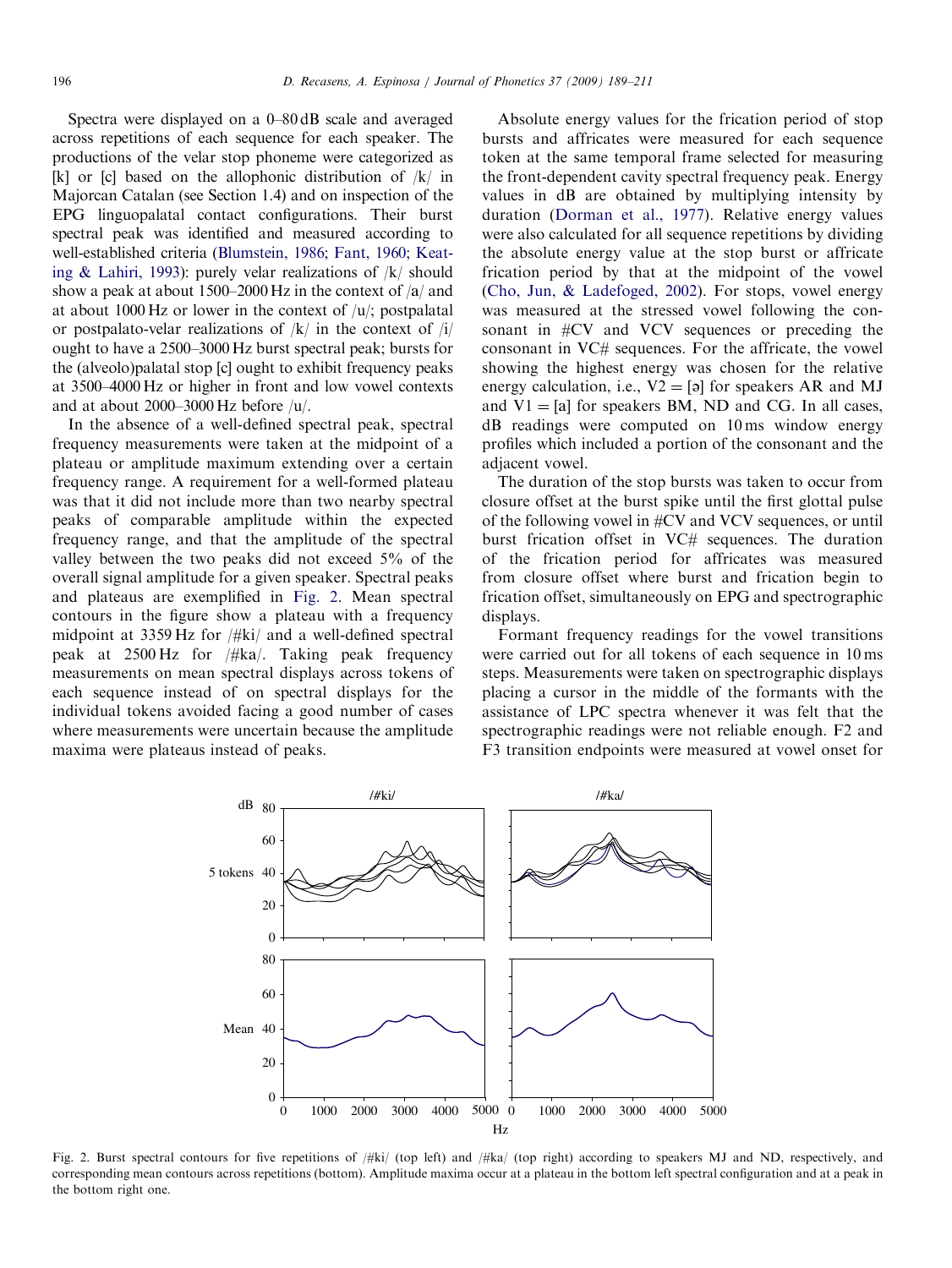<span id="page-8-0"></span>#CV sequences and for the CV portion of VCV sequences  $((V)CV condition)$ , and at vowel offset for  $VC\#$  sequences and for the VC portion of VCV sequences (VC(V) condition). We also computed the frequency ranges of the vowel formant transitions by subtracting the frequency value at a given transition endpoint from that obtained at the corresponding vowel midpoint. Thus, for example, the range of the F2 transition for  $/ki/$  in the sequence  $/iki/$ amounts to the difference between the F2 frequency at  $V2 = i/$  onset and at  $V2 = i/$  midpoint, and that for /ik/ in the same VCV sequence to the difference between the F2 frequency at  $VI = i/$  offset and at  $VI = i/$  midpoint. Ranges may be positive or negative depending on whether the frequency at the transition endpoint is higher or lower than that at the vowel midpoint.

# 2.1.4. Articulatory–acoustic correlations

The relationship between front-cavity length, and the spectral peak frequency and the energy level of the stop burst, was also analyzed.

It was hypothesized that fronting closure location for the stop would cause the frequency of the burst spectral peak to increase and thus, to approach that for the frication component of  $/tf/$ , and the burst energy level to decrease thus becoming less  $/t$  [ $/$ -like (see Section 1.4). Front-cavity length was estimated on average contact patterns of /k/ across tokens of each sequence for each speaker and at two moments in time, i.e., at PMC where the consonant is supposed to exhibit its target articulatory configuration, and at closure offset just before the stop burst which ought to be the most effective velar softening acoustic cue. It was taken to equal the distance between row 1 of the artificial palate and the frontmost row of electrodes showing maximal activation at closure location. In order to calculate this distance, the intervals between row 1 of electrodes and each of the seven remaining rows were measured from projections of each speaker's artificial palate on a flat surface (see Table 2). The frontmost row at closure location was identified with the row exhibiting 80–100% activation of all electrodes, or else 40–80% activation of one or the two centralmost electrodes and 80–100% activation of the remaining electrodes. Frontmost closure location was taken to occur at row 8 or behind it whenever all electrodes except for the two central ones on this row were contacted more than 80% of the time and central contact activation at rows 1–7 was less than 40%. No measures of lip rounding were obtained which would have rendered estimates of front-cavity length for the sequences /#ku/ and /uku/ more realistic. Burst spectral peak frequency and energy data were correlated with closure location values instead of with CA or contact anteriority index values since the latter measure is sensitive to the activation of any electrodes placed before closure location and therefore, may fail to reflect the consonant place of articulation.

# 2.1.5. Statistics

In order to ascertain the contribution of each potential articulatory and acoustic cue to the identification of  $/k/$  as  $/$ 

#### Table 2

| Distances in mm between the frontmost row 1 and each of the remaining              |
|------------------------------------------------------------------------------------|
| seven rows of electrodes of the artificial palate (e.g., $R1-R2$ , $R1-R3$ , etc.) |
| for the Majorcan speakers AR, BM, MJ and CG. Data for speaker ND                   |
| are only given for the distance R1–R8 since closure for this speaker takes         |
| place invariably at or behind row 8.                                               |

|           | AR             | BМ   | MJ   | CG   | ND |
|-----------|----------------|------|------|------|----|
| $R1-R2$   | $\overline{4}$ | 3.5  | 3.5  | 3.5  |    |
| $R1-R3$   | 7.5            | 6.5  | 7    | 8    |    |
| $R1 - R4$ | 11             | 9.5  | 10.5 | 12.5 |    |
| $R1-R5$   | 17.5           | 15.5 | 18   | 18.5 |    |
| $R1-R6$   | 24.5           | 22.5 | 25.5 | 25.5 |    |
| $R1-R7$   | 32             | 28.5 | 33   | 32   |    |
| $R1-R8$   | 41.5           | 35.5 | 40   | 39.5 | 45 |

 $t$ [/, ANOVAs with repeated measures were run with the SPSS 15 statistical package on data for the ten parameters CA or contact anteriority index, O or overall contact index, burst spectral peak, burst absolute energy, burst relative energy, burst duration and the endpoints and ranges of the F2 and F3 vowel transitions. The alveolopalatal but not the postpalatal or (postpalato)velar realizations of speaker CG's productions of  $|k|$  in the sequences  $|aka|$ ,  $ak\#$ ,  $uk\#$ were included in the statistical tests (see Section 2.2.1.1).

There were two within-subject factors in the RM ANOVAs, i.e., 'vowel'  $('/i)$ ', ' $|a|$ ', ' $|u|$ ') and 'position' ('initial', 'intervocalic', 'final'). For the analysis of the F2 and F3 vowel transitions data, the 'intervocalic' position level was split into the two levels 'VC(V)' and '(V)CV'. Each of the five Majorcan speakers contributed one averaged score per condition [\(Max & Onghena, 1999\)](#page-21-0). Huynh–Feldt corrected degrees of freedom were applied to the main effects and interactions whenever the sphericity requirement was not fulfilled, and Bonferroni post-hoc tests were run on the significant main effects involving more than two levels of an independent variable. The degree of significance was set at  $p < 0.05$ . Significant interactions were interpreted on the basis of results obtained from additional RM ANOVAs performed independently on data for each vowel and position.

A principal component analysis (PCA) was also carried out in order to identify unobserved bundles of phonetic parameters signalling velar palatalization (and presumably velar softening) as well as the relative contribution of these parameters within each bundle. Factors were computed according to Kaiser's criterion, i.e., only factors with an Eigenvalue exceeding 1 were retained. PCA was performed on data across repetitions and speakers using the same ten parameters tested using ANOVAs.

# 2.2. Results

Section 2.2 is structured as follows. First, we provide the individual articulatory and acoustic characteristics for the (alveolo)palatal stop realizations of  $/k/$  in Majorcan, and investigate the extent to which those characteristics match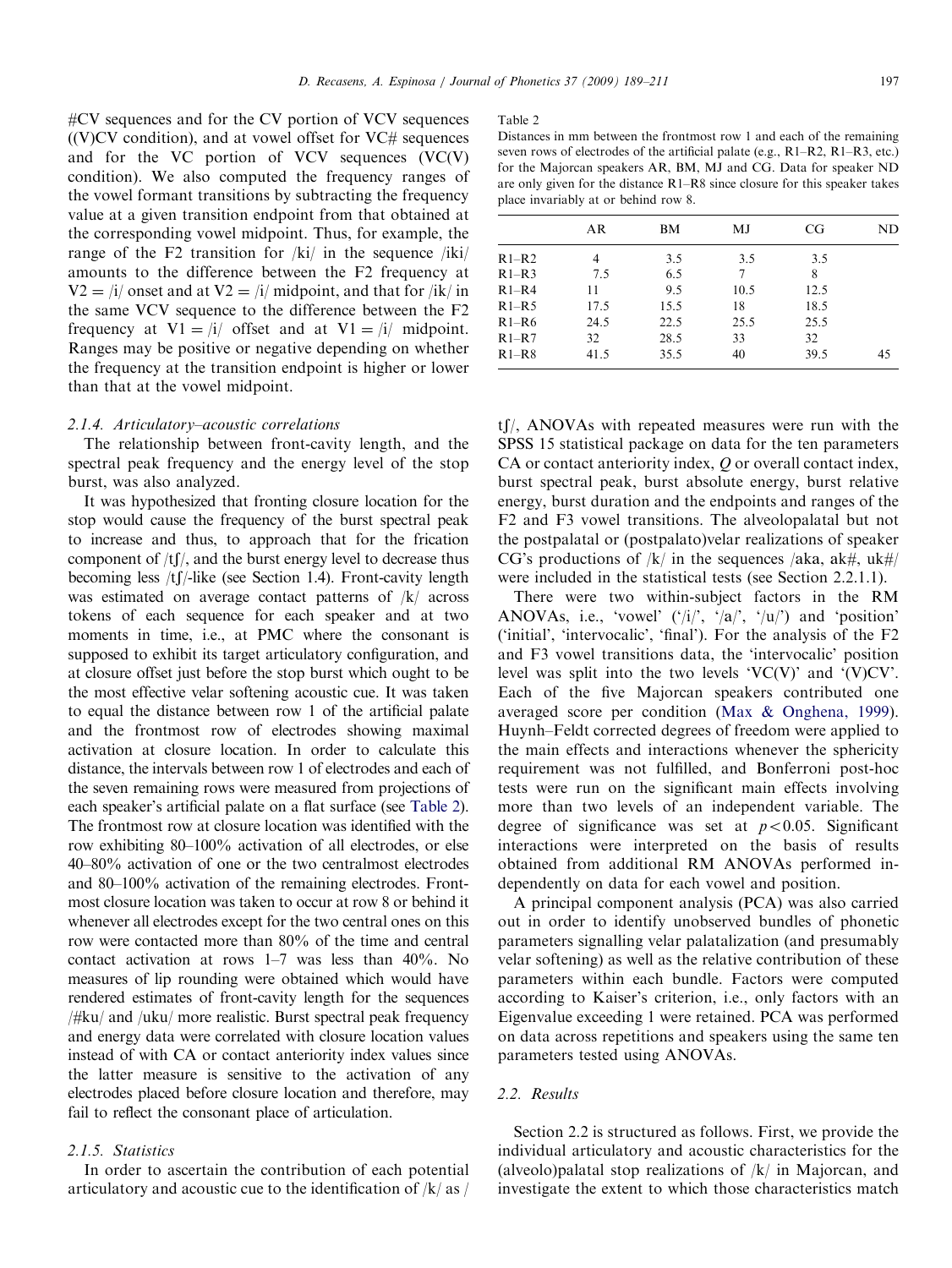<span id="page-9-0"></span>the ones for  $/tf/$  and, therefore, may cue velar softening in perception. In the light of results from the principal component analysis, we then study whether the articulatory and acoustic properties of interest could act jointly in the perceptual categorization of (alveolo)palatal stops as  $/t$ [ $\ell$ ]. In all cases, the role of vowel context and word position will be evaluated.

### 2.2.1. Individual phonetic properties

2.2.1.1. Closure location for  $/k$ . Fig. 3 presents differences in closure location for /k/ at PMC as a function of vowel context, position and speaker. Lines indicating closure location and extent have been assigned to rows showing more than 80% electrode activation even if their two centralmost electrodes did not achieve this contact percentage. Variations in linguopalatal contact occur at the front closure border which accounts for why CA or contact anteriority index and  $O$  or overall contact index are highly correlated (see Section 2.2.2).

Data in the figure have been subdivided into three groups according to place of articulation: postalveolar or postalveolo-prepalatal for speaker AR (top panel); purely palatal for speakers BM, MJ and ND, and somewhat more anterior for the two former speakers than for the latter (middle panel); essentially alveolopalatal with a great deal of contact all over the alveolar and palatal zones for speaker CG (bottom panel). In comparison to other languages and dialects where velars stay velar, /k/ in Majorcan undergoes a shift in place of articulation from velar (i.e., postpalatal or postpalato-velar in the case of front velars, velar proper for back velars) to (alveolo) palatal. Judging from the EPG data, this is the case for all speakers except partly for speaker ND where the change of interest applies to back velars only.

Statistical results yielded a main effect of 'vowel'  $(F(2,8) = 15.12, p = 0.002$  for CA;  $F(2,8) = 9.51, p =$ 0.008 for Q), no main effect of 'position', and a 'vowel'  $\times$  'position' interaction ( $F(4,16) = 32.17$ ,  $p = 0.000$  for CA;  $F(4,16) = 21.21$ ,  $p = 0.000$  for Q. As shown by mean values in [Fig. 4,](#page-10-0) significant effects are mainly associated with a larger and more anterior degree of tongue contact for  $/k/$  in the context of  $/i$ ,  $a/$  than of  $/u/$  in word/utterance initial position. Fig. 3 reveals that the absence of contact for word/utterance initial  $|k|$  before  $|u|$  is indicative of a velar place of articulation behind row 8 for all speakers (better postpalato-velar for speaker AR). The 'vowel'  $\times$ 'position' interaction is also associated with higher CA and Q values word/utterance initially than intervocalically and word/utterance finally in the  $\frac{1}{4}$  and  $\frac{1}{2}$  context conditions, which may be ascribed to initial strengthening (see [Fig. 4\)](#page-10-0). Fig. 3 shows indeed that  $/\#$ ki $/$  and  $/\#$ ka $/$  may be produced with more anterior tongue contact than /iki,  $ik\#/$  and /aka,  $ak\#$  for most speakers. Judging from these findings, it may be concluded that velar palatalization may operate almost



Fig. 3. Closure location for /k/ as a function of vowel context and position for all speakers. Lines indicate closure placement and extent, and crosses cooccurring with lines the absence of closure and thus, a velar realization. The correspondence between rows of electrodes and articulatory zones is given along the vertical axis.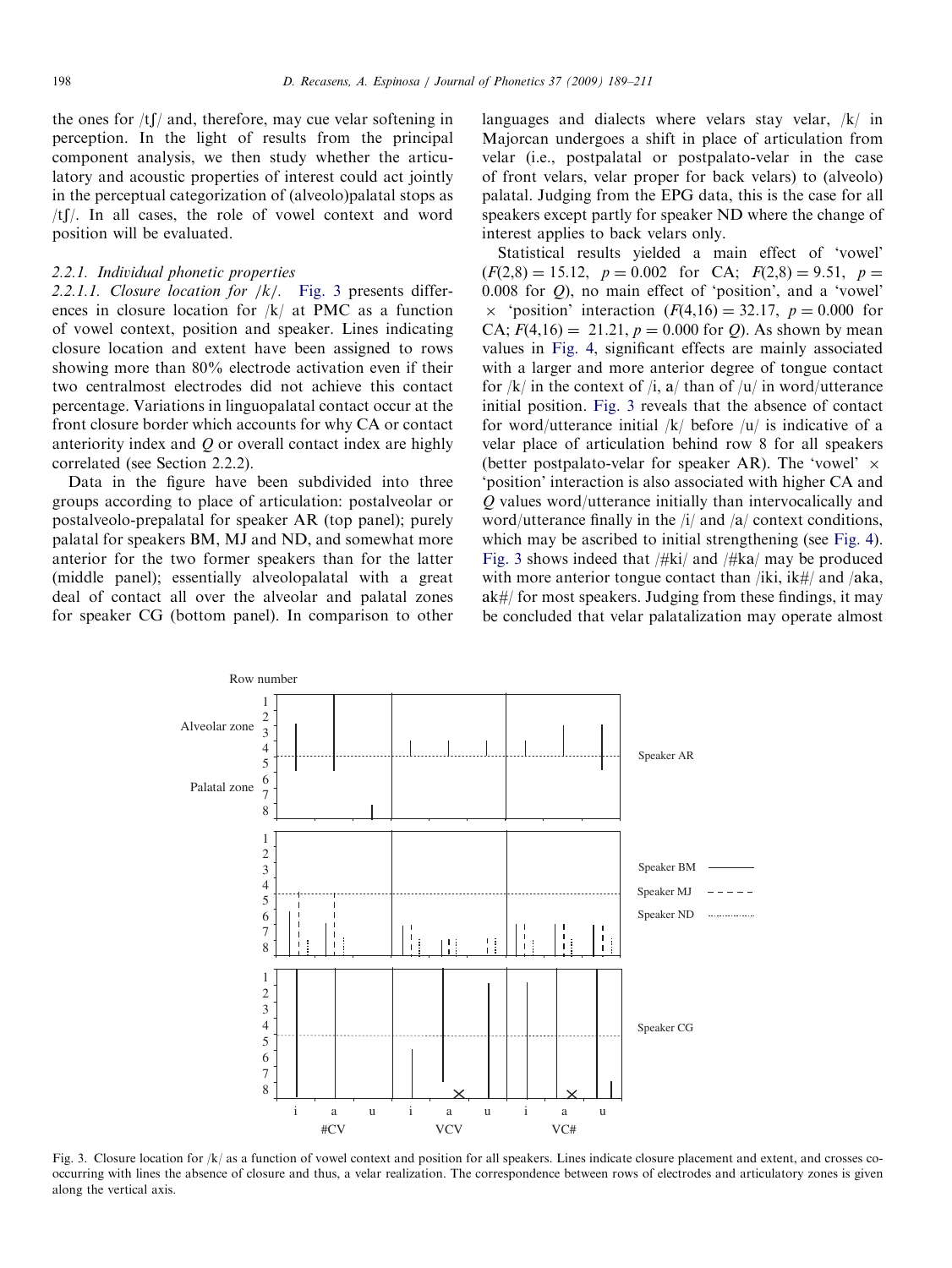<span id="page-10-0"></span>

Fig. 4. Cross-speaker mean contact anteriority index  $(CA)$  and overall palatal contact index  $(Q)$  values and standard deviations for word/utterance initial, intervocalic and word/utterance final  $/k/$  in the context of  $/i$ , a,  $u/$ .

in any position and vowel context except word/utterance initially before /u/, and most especially in word/utterance initial position before  $/i$ ,  $a/$ .

Speaker CG's productions of  $/k/$  in the sequences /aka, ak#, uk#/ were alveolopalatal  $60-80\%$  of the time and much less often either velar or postpalatal or postpalatovelar (see [Fig. 3](#page-9-0)). The alveolopalatal variety will be given priority in the present study since, in addition to being the majoritary realization, it conforms to the distribution of the allophones [c] and [k] of  $/k/$  in Majorcan referred to in Section 1.4.

2.2.1.2. Comparison between  $/k/$  and  $/tf/$ . As shown by the linguopalatal contact configurations represented in Fig. 5, closure location for the affricate occurs mostly at the centroalveolar or postalveolar zone at PMC, and becomes more retracted as closure offset is approached in the case of speakers BM and ND. Gradual retraction in adjustment for frication during the second half of the affricate closure period has been reported to occur for  $/t$ [/ in other languages (English: [Mair, Scully, & Shadle, 1996\)](#page-21-0). Constriction location at the midpoint of the  $/t$  frication period is analogous to that occurring at closure offset in the case of speakers AR and MJ and extends over the postalveolar and palatal zones in the case of the remaining speakers.

A comparison between  $/k$  and  $/t$  should be carried out mostly at closure offset and during the frication noise since the perceptual identification of the two sounds ought to be based on their frication acoustic properties. At closure offset, a comparison between [Figs. 1 and 5](#page-6-0) reveals that the two consonants share a similar postalveolar closure location for speakers AR and CG but not for the other speakers for whom the stop is more posterior than the affricate. Inspection of the EPG patterns at closure offset and at frication midpoint for [c] shows that four speakers also exhibit a narrow constriction passage about two free electrodes wide, either behind closure location over the palatal zone (for speaker CG and, less so, for speaker AR) or else in front of closure location (for speaker BM and, less so, for speaker MJ). This means that, at the time the stop closure is completely released, a narrow channel extending over the back alveolar region and the entire palatal zone (yielding a more [f]-like noise) or just along



Fig. 5. Linguopalatal contact configurations for  $/t \int$  in the sequence  $/\text{at}\mathfrak{g}$ at point of maximum contact or PMC, closure offset and frication midpoint for all Majorcan Catalan speakers. Electrodes have been assigned different colour shades depending on frequency of activation across tokens, i.e., black (80–100%), grey (40–80%) and white (0–40%).

the palatal zone (yielding a more [ç]-like noise) is obtained. Since this constriction slit also occurs for the affricate, it may be hypothesized that the noise spectral properties of the two sounds are potentially confusable for all four speakers taken into consideration. Whenever the constriction extends exclusively over the whole palatal zone or a back portion of it (as for speakers MJ and ND), the outcoming affricate [tç] could very well be integrated as  $/tf/$ if this is the only affricate available in the language's phonological system.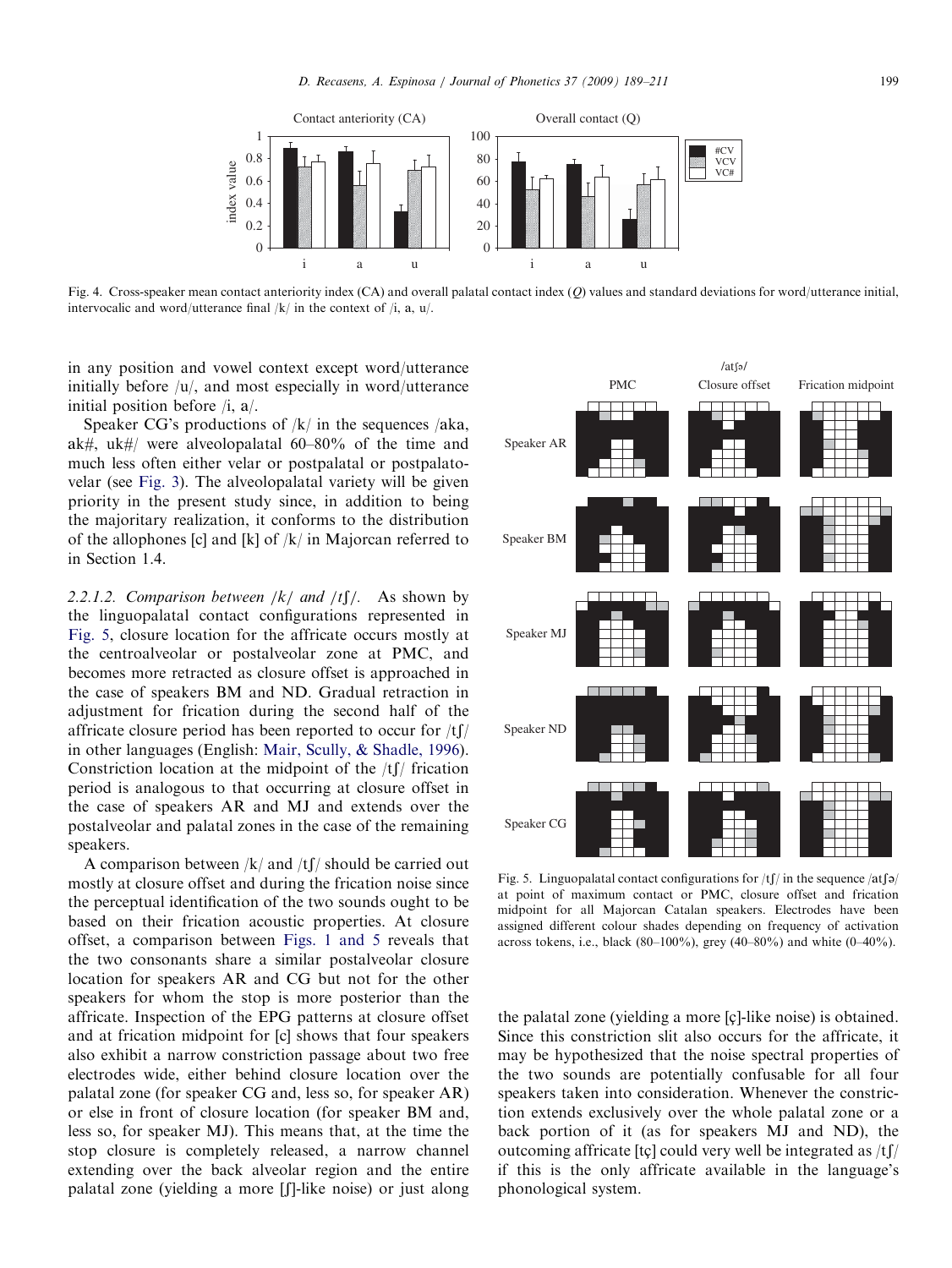<span id="page-11-0"></span>

Fig. 6. Variations in burst spectral peak frequency (left) and in burst absolute energy (right) as a function of front-cavity length measured at closure offset. Data correspond to word/utterance initial, intervocalic and word/utterance final  $|k|$  in the context of the vowels  $|i, a|$  (top graphs) and  $|u|$  (lower graphs) for all speakers. The subdivisions along the abscissa axis correspond to distance ranges in mm between row 1 and each of the rows 2–8 for all speakers.

2.2.1.3. Burst spectral peak. Fig. 6 (left) displays frequency variations for the burst spectral peak as a function of front-cavity length sampled at closure offset. Data have been plotted separately for contextual  $\lambda$  (top) and /u/ (bottom) since lip rounding is expected to increase the front-cavity length and to lower the burst spectral frequency. Articulations produced behind row 8 are represented together with those articulated at this row. Subdivisions along the horizontal axis correspond to the distance ranges between row 1 of electrodes and each of the more posterior rows 2–8 for all five speakers under analysis (see [Table 2\)](#page-8-0). Thus, the distance range labeled R2 is 3.5–4 mm because rows 1 and 2 are 3.5–4 mm apart when data for all subjects are taken into consideration.

Articulatory–acoustic variations for the  $/i$ , a/ condition indicate that, whether compared with changes in closure location at closure offset (Fig. 6, left) or at PMC (not shown), the burst spectral peak rises from about 2600 Hz to about  $2800-3500$  Hz as place of articulation moves forward from the postpalate (at row 8) to the prepalate (at rows 5 and 6), and remains at this frequency as place of articulation is fronted over more anterior rows of electrodes at the alveolar zone. These values are in the range of those for  $/tf/$  for the same five Majorcan speakers, i.e., between 2800 and 3200 Hz, reported in [Table 3.](#page-12-0) We take this finding as evidence that fronting the (alveolo)palatal stop closure may cause the stop burst to reach an analogous spectral frequency peak to that for the frication period of  $/tf$ . The two bottom graphs in the figure show that the burst spectral peak in the context of  $|u|$  may also increase as closure is fronted, i.e., from a very low frequency at about 600–900 Hz for /#ku/ and occasionally at 1000–1200 Hz for /uku/ up to a much higher peak at about 2000–3000 Hz for /uk#/ and /uku/ which may also be available when closure location occurs at row 8.

Statistical results indicate that contextual and positiondependent differences in burst spectral peak frequency are highly similar to those reported for the articulatory measures CA and Q. There was a main effect of 'vowel'  $(F (1.1, 4.4) = 130.65, p = 0.000)$  and 'position'  $(F (2.8) =$ 12.08,  $p = 0.004$ ), and a 'vowel'  $\times$  'position' interaction  $(F(4,16) = 46.08, p = 0.000)$ , which, as revealed by mean values in [Fig. 7](#page-12-0) (upper left graph), are associated with differences for  $\lambda$ ,  $a$ / $>$ / $\mu$  mostly word initially and intervocalically and for VC# $>$  VCV $>$  #CV in the /u/ context condition. All sequences share a similar burst spectral peak frequency at about 2700–3300 Hz except for /#ku/ and, less so, /uku/ which exhibit a lower peak frequency. Based on these data and on those for  $/tf/$ , it may be hypothesized that the stop is prone to be heard as  $/tf/m$ practically all contextual and positional conditions under analysis except word/utterance initially before /u/.

2.2.1.4. Burst energy. Fig. 6 (right) displays variations in absolute burst energy as a function of front-cavity length at closure offset for the vowel conditions  $\lambda$  (top graph)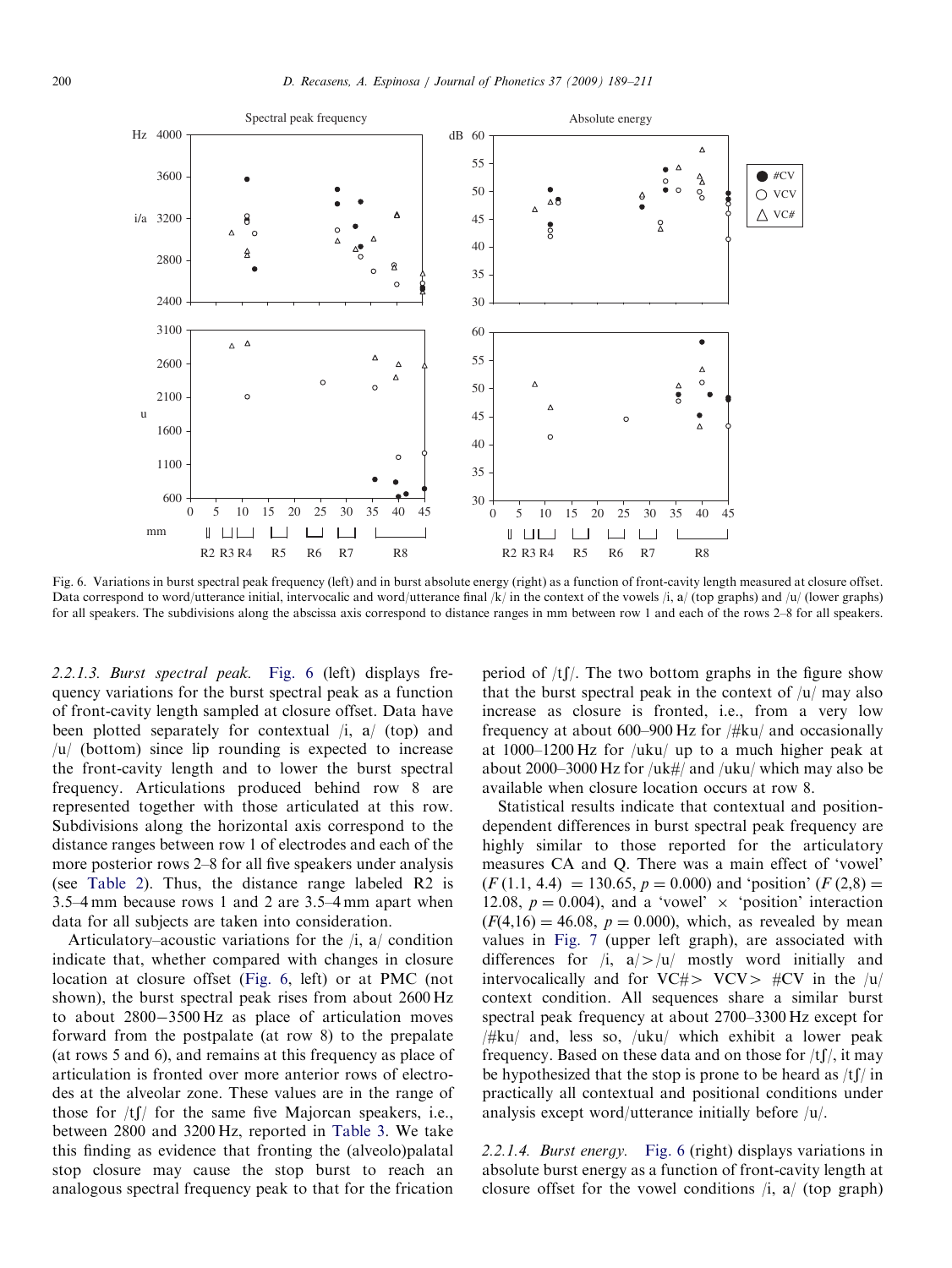<span id="page-12-0"></span>

| Table 3                                                                                                       |
|---------------------------------------------------------------------------------------------------------------|
| Mean acoustic values for $ t /$ in the sequence $ a $ according to each Majorcan speaker and across speakers. |

|            | Frication<br>spectral peak<br>(Hz) | Frication<br>absolute<br>energy $(dB)$ | Frication<br>relative<br>energy | Frication<br>duration (ms) | F <sub>2</sub> transition<br>endpoint (Hz) | F <sub>3</sub> transition<br>endpoint (Hz) | F <sub>2</sub> transition<br>range $(Hz)$ | F <sub>3</sub> transition<br>range $(Hz)$ |
|------------|------------------------------------|----------------------------------------|---------------------------------|----------------------------|--------------------------------------------|--------------------------------------------|-------------------------------------------|-------------------------------------------|
| Speaker AR | 3223                               | 53.3                                   | 0.73                            | 65.7                       | 1625.1                                     | 2545.7                                     | 151.7                                     | 68.6                                      |
|            |                                    | 1.8                                    | 0.02                            | 5.3                        | 68.5                                       | 156.2                                      | 130.2                                     | 207.9                                     |
| Speaker BM | 3027                               | 65.4                                   | 0.94                            | 58.6                       | 1684.4                                     | 2716.9                                     | 85.9                                      | 109.1                                     |
|            |                                    | 3.01                                   | 0.04                            | 6.9                        | 108.8                                      | 47.4                                       | 80.4                                      | 73.6                                      |
| Speaker MJ | 3125                               | 56.1                                   | 0.81                            | 82.9                       | 1591.9                                     | 2198.6                                     | 140.6                                     | 9.3                                       |
|            |                                    | 1.99                                   | 0.03                            | 23.6                       | 69.2                                       | 66.4                                       | 69.6                                      | 146.4                                     |
| Speaker ND | 2969                               | 59.5                                   | 0.87                            | 54.3                       | 1650.4                                     | 2172.3                                     | 209.0                                     | $-98.0$                                   |
|            |                                    | 3.89                                   | 0.03                            | 11.3                       | 85.2                                       | 187.5                                      | 87.8                                      | 121.9                                     |
| Speaker CG | 2813                               | 52.8                                   | 0.76                            | 88.6                       | 1674.0                                     | 2236.7                                     | 129.7                                     | $-20.1$                                   |
|            |                                    | 1.69                                   | 0.03                            | 9.0                        | 82.0                                       | 94.6                                       | 49.7                                      | 94.6                                      |
| Mean       | 3031.4                             | 57.42                                  | 0.82                            | 70.02                      | 1645.2                                     | 2374.0                                     | 143.4                                     | 13.8                                      |
| sd         | 155.79                             | 5.32                                   | 0.08                            | 16.1                       | 86.0                                       | 249.3                                      | 91.7                                      | 147.9                                     |

Standard deviations are given in italics.



Fig. 7. Cross-speaker mean burst spectral peak, absolute and relative energy and duration values and standard deviations for word/utterance initial, intervocalic and word/utterance final  $/k/$  in the context of  $/i$ , a, u/.

and /u/ (bottom graph). In comparison to /tf/ (see Table 3), the stop burst exhibits lower absolute energy values (40–55 dB for the stop, 50–65 dB for the affricate) and relative energy ratios (0.6–0.8 for the stop, 0.75–0.95 for the affricate). Moreover, this difference becomes greater for especially anterior (alveolo)palatal stop closures. This is so since both absolute and relative energy values for the stop burst decrease by about 10 dB and 10% as the stop closure is fronted from the postpalate to the alveolar zone and the front-cavity length shortens from about 35–45 mm to about 10 mm (see [Fig. 6](#page-11-0) regarding the absolute burst energy measure). Consequently, a considerable energy increase appears to be needed for (alveolo)palatal stops to be perceived as affricates.

Statistical results reveal important contextual and positional differences in burst energy with respect to CA, Q and burst spectral peak frequency. As revealed by the mean values presented in Fig. 7 (upper right and lower left graphs), burst energy was affected significantly by 'vowel' in the progression  $|a| > |i|$  (absolute energy, F (1.7, 6.9) = 6.01,  $p = 0.033$ ; relative energy,  $F(1.3, 5.2) = 7.79$ ,  $p = 0.03$ ), and by 'position' in the progression intervocalic  $>$ final (absolute energy, F (1.3, 5.2) = 7.21, p = 0.038). Therefore, the burst appears to be especially intense in the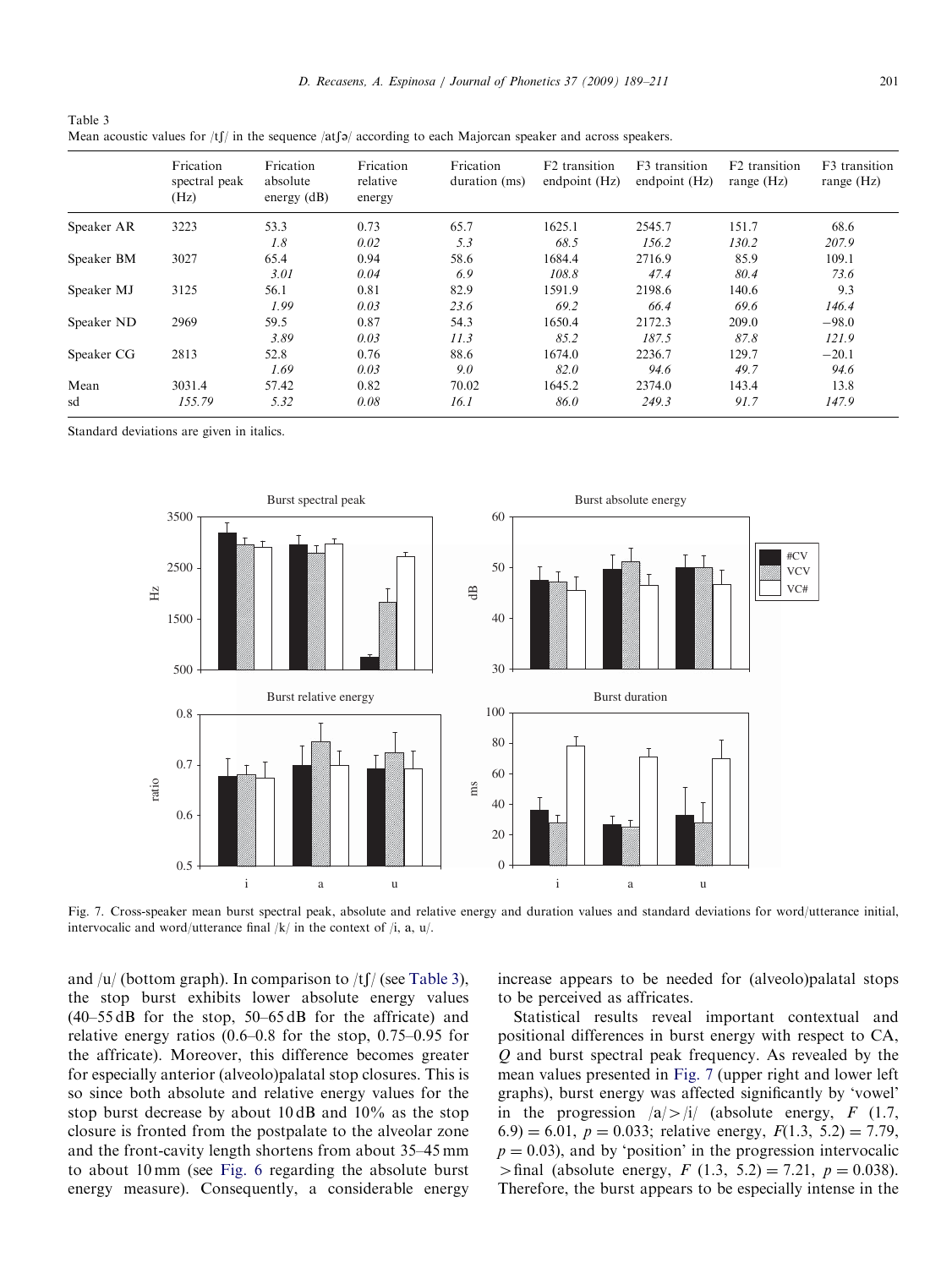<span id="page-13-0"></span>context of low and, less so, back rounded vowels, and in intervocalic position, though always less intense than the affricate frication noise.

2.2.1.5. Burst duration. [Fig. 7](#page-12-0) (bottom right graph) shows that the burst frication period is much longer for final  $/k/$  (about 70–80 ms) than for non-final  $/k/$  (less than 40 ms). Accordingly, RM ANOVAs indicate that differences in burst duration are exclusively associated with 'position' (F (1, 4.1) = 14.92,  $p = 0.017$ ). A comparison with frication duration values for the affricate presented in [Table 3](#page-12-0) (about 55–90 ms) reveals that only bursts for word/ utterance final stops exhibit a comparable duration to the /t $\int$  frication period.

Inspection of the spectrographic displays indicates that word/utterance final /k/ does not lack a closure phase or a burst spike. Its closure period (115–140 ms) is slightly shorter than that for word/utterance initial /k/ (120–175 ms) and much longer than that for intervocalic  $\frac{k}{(50-90 \text{ ms})}$ . Such an increase in closure and burst duration for word/ utterance final  $/k/$  is likely to be associated with prepausal lengthening.

2.2.1.6. Vowel transition endpoints. As shown in Fig. 8 (upper left graph), the F2 transition endpoints for Majorcan /k/ occur between 2200 and 2500 Hz in the context of  $\frac{1}{l}$ , between 1700 and 2000 Hz next to  $\frac{1}{a}$ , and below 1500 Hz in the context of  $/u/$ , those for  $/\#ku/$  being especially low (about 700 Hz). The F3 transition endpoints (upper right graph) occur at about 2900–3100 Hz in the context of  $\frac{1}{7}$ , 2300–2800 Hz in the context of  $\frac{1}{4}$  and  $2200-2500$  Hz for contextual  $/u/$ . In most instances, these

F2 and F3 endpoint values approach those for  $/t \int$  in Eastern Catalan (Section 1.4) and in Majorcan in the context of  $\left|a\right|$  ([Table 3](#page-12-0)).

Contextual and positional effects for the F2 vowel transition endpoints match to a large extent those reported for articulation and for burst spectral frequency. Statistical tests yielded a significant effect of 'vowel' for  $|i\rangle > |a| > |u|$  $(F (3,12) = 12.92, p = 0.000),$  a significant effect of 'position' for (V)CV >  $\#CV$  (F(1.5, 6) = 93.76, p = 0.000), and a 'vowel'  $\times$  'position' interaction according to which the position-dependent differences just mentioned hold especially in the context of /u/ ( $F$  (2.5, 10.1) = 9.76,  $p = 0.003$ ). Judging from the mean values in Fig. 8 and [Table 3](#page-12-0) and these statistical results, there appears to be a close match between the F2 transition endpoints for the stop and for the affricate in the case of  $\frac{1}{i}$  in all positions, of  $\frac{1}{a}$  mostly syllable initially, and perhaps of syllable initial  $/u/$  in VCV sequences (though F2 is lower than expected in this case).

The vowel transition endpoint values for F3 look quite similar to those for  $F2$  in being highest in the context of  $\pi/$ , but differ from them in that /#ku/ does not exhibit the lowest value of all sequences.

2.2.1.7. Vowel transition ranges. Data plotted in Fig. 8 (bottom left graph) and those given in [Table 3](#page-12-0) reveal that the F2 vowel transition ranges for the (alveolo)palatal stop are generally positive and as high as and even higher than those for the affricate  $/t$   $\beta$ . RM ANOVAs yielded a significant effect of 'vowel' paralleling that for burst energy and thus, decreasing in the progression  $|a|>/i$  (F (1.6,  $(6.6) = 8.27$ ,  $p = 0.018$ . Therefore, the frequency extent of the F2 transition is clearly larger in the former vs. latter



Fig. 8. Cross-speaker mean F2 and F3 transition frequency endpoints (top) and ranges (bottom) and standard deviations for word/utterance initial, intervocalic and word/utterance final /k/ in the context of /i, a, u/. Data for the intervocalic condition have been split into those for VC(V) and (V)CV.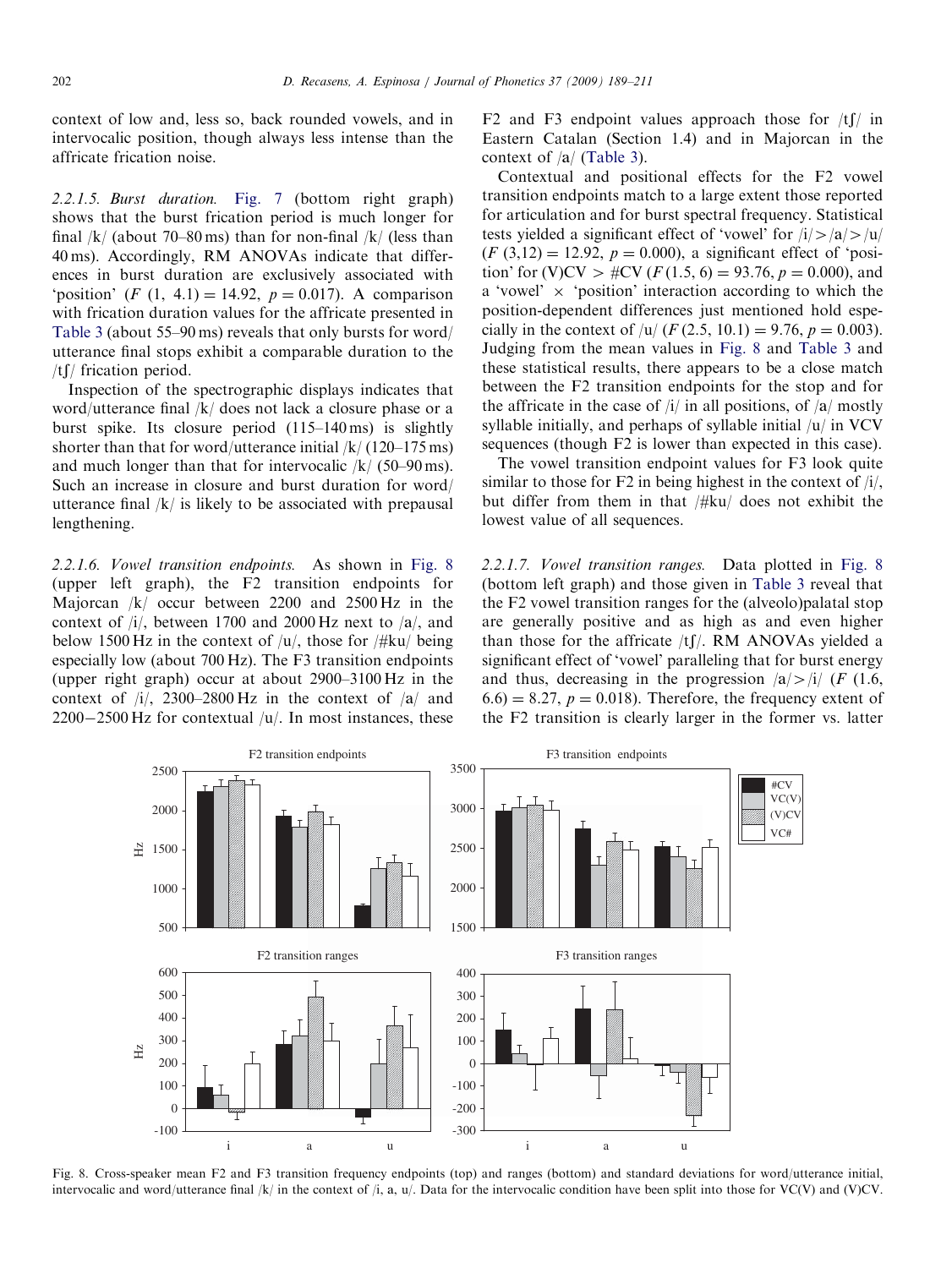vowel context, that for /u/ falling in between. Also in parallel to statistical results for the burst energy data, there was a significant effect of 'position'  $(F (1.7, 6.9) = 6.82,$  $p = 0.025$ ) and a significant 'vowel'  $\times$  'position' interaction (*F* (5.5, 21.9) = 6.39,  $p = 0.001$ ) according to which transition ranges happen to be larger in intervocalic syllable initial position ((V)CV) than word initially  $(\#CV)$ in the context of  $\alpha$ ,  $u/$ , and word finally (VC#) than intervocalically  $((V)CV)$  in the context of  $/i$ .

F3 transition ranges for the stop and the affricate (see [Fig. 8](#page-13-0), bottom right graph, and [Table 3](#page-12-0)) are highly speaker dependent and, therefore, hard to compare with each other. Those for the stop resemble the F2 transition ranges in being positive and salient for the (V)CV condition in the context of  $\alpha/$ , and differ from them in being negative also for the (V)CV condition in the context of  $/u$ .

2.2.1.8. Summary. The (alveolo)palatal stop resembles the alveolopalatal affricate regarding frication spectral frequency which is equally high for both consonants, but not regarding frication intensity and duration which are greater for the affricate than for the stop. Moreover, closure location for [c] matches that for  $/tf/$  for some speakers, and the two consonants exhibit an analogous long narrow constriction during the frication phase for most speakers.

Contextual and positional effects argue in favor of the attested fact that velar softening may operate in non-front vowel contexts, thus supporting the articulation-based hypothesis but not the acoustic equivalence hypothesis according to which velar softening ought to occur before front vocalic segments only. Burst spectral peak and F2 vowel transition endpoint frequency values suggest that the (alveolo)palatal stop realization of  $/k/$  is prone to be heard as  $/tf/$  in practically all contextual and positional conditions except for /#ku/ where /k/ stays velar. Moreover, burst energy values and F2 transition ranges suggest that velar softening should apply especially before  $|a|$  and, less so, before /u/ preferably in intervocalic syllable initial position. Word/utterance final (alveolo)palatal stops are expected to be integrated as affricates or fricatives judging from their especially long burst. A trend towards articulatory reinforcement of the (alveolo)palatal realization of /k/ in word/utterance initial position does not appear to be matched by the burst and vowel transition frequency characteristics.

# 2.2.2. Principal component analysis

Results obtained from the principal component analysis indicate that the individual test variables may be reduced to three independent factors:

(a) Factor 1 accounts for 41.13% of the variance and, as shown in Table 4, encompasses the measures CA, Q, burst spectral peak and F2 transition endpoint which exhibit high positive loadings above 0.80. All four measures were highly correlated, i.e., CA and Q

#### Table 4

|                                    | Factor 1 | Factor 2 | Factor 3 |
|------------------------------------|----------|----------|----------|
| CA                                 | 0.872    | 0.080    | $-0.298$ |
| Q                                  | 0.845    | $-0.015$ | $-0.307$ |
| Burst spectral peak                | 0.961    | 0.005    | $-0.140$ |
| Burst absolute energy              | $-0.346$ | 0.501    | 0.770    |
| Burst relative energy              | $-0.158$ | 0.882    | 0.386    |
| Burst duration                     | 0.116    | $-0.061$ | $-0.854$ |
| F <sub>2</sub> transition endpoint | 0.869    | $-0.246$ | 0.026    |
| F3 transition endpoint             | 0.603    | $-0.761$ | 0.525    |
| F2 transition range                | 0.264    | 0.935    | 0.137    |
| F <sub>3</sub> transition range    | 0.608    | $-0.098$ | 0.151    |

 $(r = 0.97)$ , CA and O, and burst spectral peak and F2 transition endpoint (0.85, 0.80, 0.67 and 0.56), and burst spectral peak and F2 transition endpoint (0.81). Moderate positive loadings at about 0.60 were obtained for the F3 transition endpoint and range measures. Highly correlated measures in factor 1 appear to be associated with a frequency rise of the burst spectral peak as closure becomes more anterior, and of the F2 vowel transition endpoint as dorsopalatal contact size increases. They are also inversely related to lip rounding.

- (b) Factor 2 accounts for 25.6% of the variance, and encompasses two measures exhibiting high positive loadings above 0.80, namely, burst energy and F2 vowel transition range. As expected, there was a high correlation between absolute and relative burst energy (0.75), as well as between (relative) burst energy and F2 vowel transition range (0.82). Correlated variables in Factor 2 are related to a rise in acoustic prominence of the stop burst as the articulatory distance between the stop and the vowel increases.
- (c) Factor 3 accounts for 19.9% of the variance and, as indicated in Table 4, is associated with high and inversely related loadings for burst duration and burst absolute energy. The two measures were inversely correlated  $(r = -0.79)$ . In comparison to the other two factors, factor 3 appears to be associated mostly with burst duration.

Factor scores have been displayed in two scatterplots representing those factor combinations which were judged to be most informative, i.e., factor  $1 \times$  factor 2 and factor  $2 \times$  factor 3 (see [Fig. 9](#page-15-0)). Based on the factor loadings reported in Table 4, values for factor 1 are expected to vary directly with the frequency of the burst spectral peak and the F2 transition endpoint, values for factor 2 to vary directly with burst energy level and F2 transition range, and values for factor 3 to vary inversely with burst duration. Each point in each plot corresponds to one of the nine #CV, VCV and VC# sequences under analysis.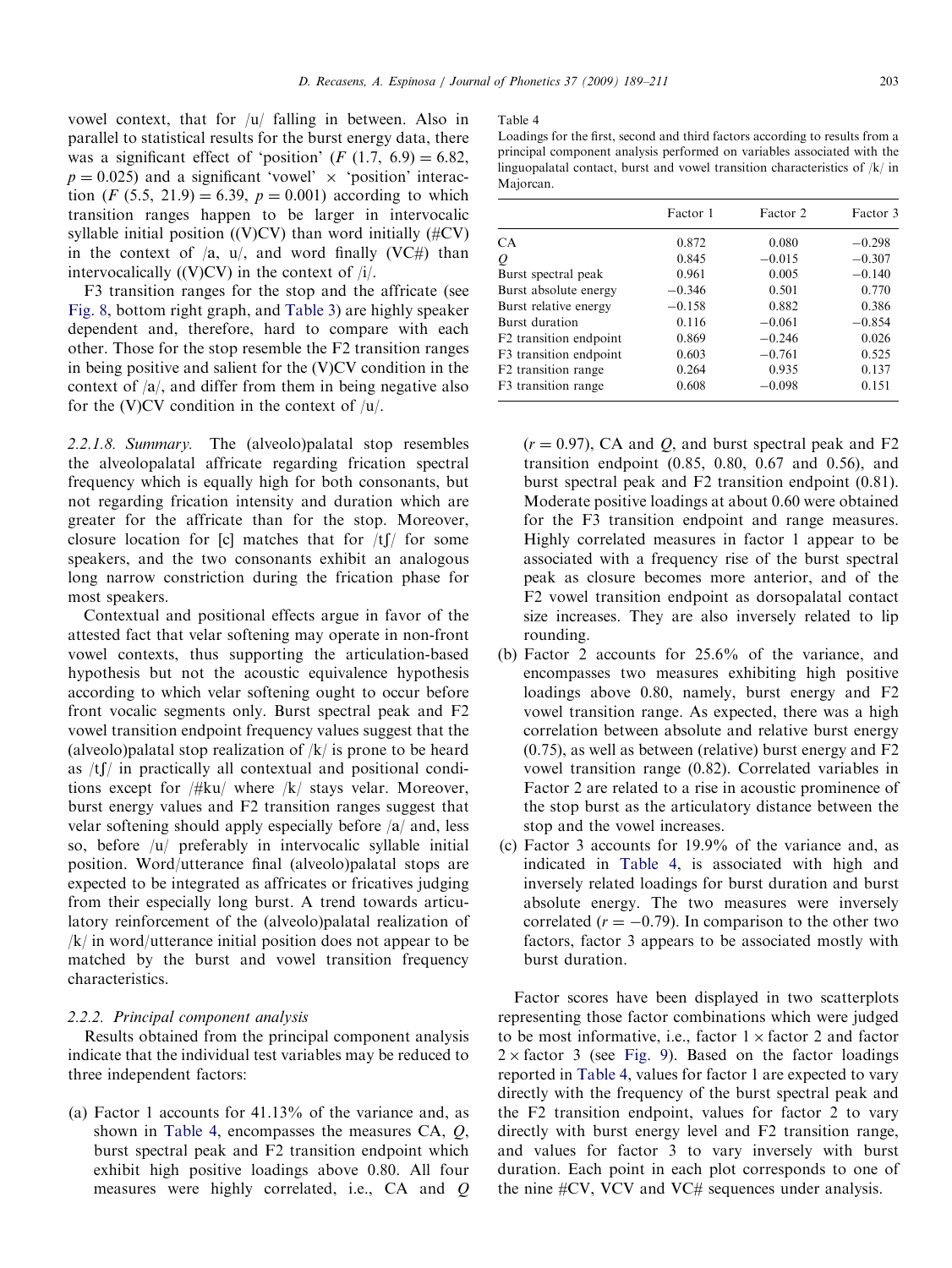<span id="page-15-0"></span>

Fig. 9. Factor 1 x factor 2 and factor 2 x factor 3 scatterplots representing the #CV, VCV and VC# sequence groupings according to results obtained from the principal component analysis.

The factor  $1 \times$  factor 2 scatterplot indicates the existence of three main groups of sequences, i.e., a group encompassing all sequences with /i/, another group composed of all sequences with  $\frac{a}{\text{a}}$  and  $\frac{u}{\text{c}}$  except for  $\frac{H}{\text{c}}$ , and a third group with the word/utterance initial sequence /#ku/ only. Assuming that  $/tf/$  should exhibit high values for both factors, this triple subdivision reinforces the notion that velar softening should not occur for /#ku/ and is more prone to take place in the context of  $\langle a, u \rangle$  than in the context of /i/ based on the contribution of factor 2. Other less obvious differences may be found in the same plot. Regarding factor 1, sequences with  $\frac{a}{\text{sin} \theta}$  show a higher value than those with  $|u|$  matching mostly frequency differences at the F2 transition endpoint between the two vowel contexts, and word/utterance initial /#ki, #ka/ exhibit higher values than /iki, ik#, aka, ak#/ presumably in line with differences in linguopalatal contact fronting rather than with acoustic differences (Section 2.2.1.1). On the other hand, factor 2 exhibits higher values for  $/aka$ , uku/

than for  $/\#$ ka, ak $\#$ , uk $\#/$  and lower values for  $/$ iki/ than for /#ki, ik#/, which is in accordance with the presence of maximal burst energy values and F2 formant transition ranges in intervocalic sequences with low and back vowels (Sections 2.2.1.4 and 2.2.1.7).

Factor 3 in the factor  $2 \times$  factor 3 scatterplot separates /ik#, ak#, uk#/ from the remaining sequences. This double subdivision is in agreement with the existence of an especially long burst word/utterance finally.

These PCA results are highly consistent with the phonetic description of the individual variables summarized in Section 2.2.1.8. The frequency characteristics of both the burst and the vowel transitions for  $/k/$  are expected to reinforce each other in cueing perceptually velar softening in all contexts and positions except for  $/\#ku$ . Moreover, burst intensity and the F2 formant ranges should render velar softening most feasible for /VkV/ sequences with low and back vowels. Burst duration could favor velar softening word/utterance finally.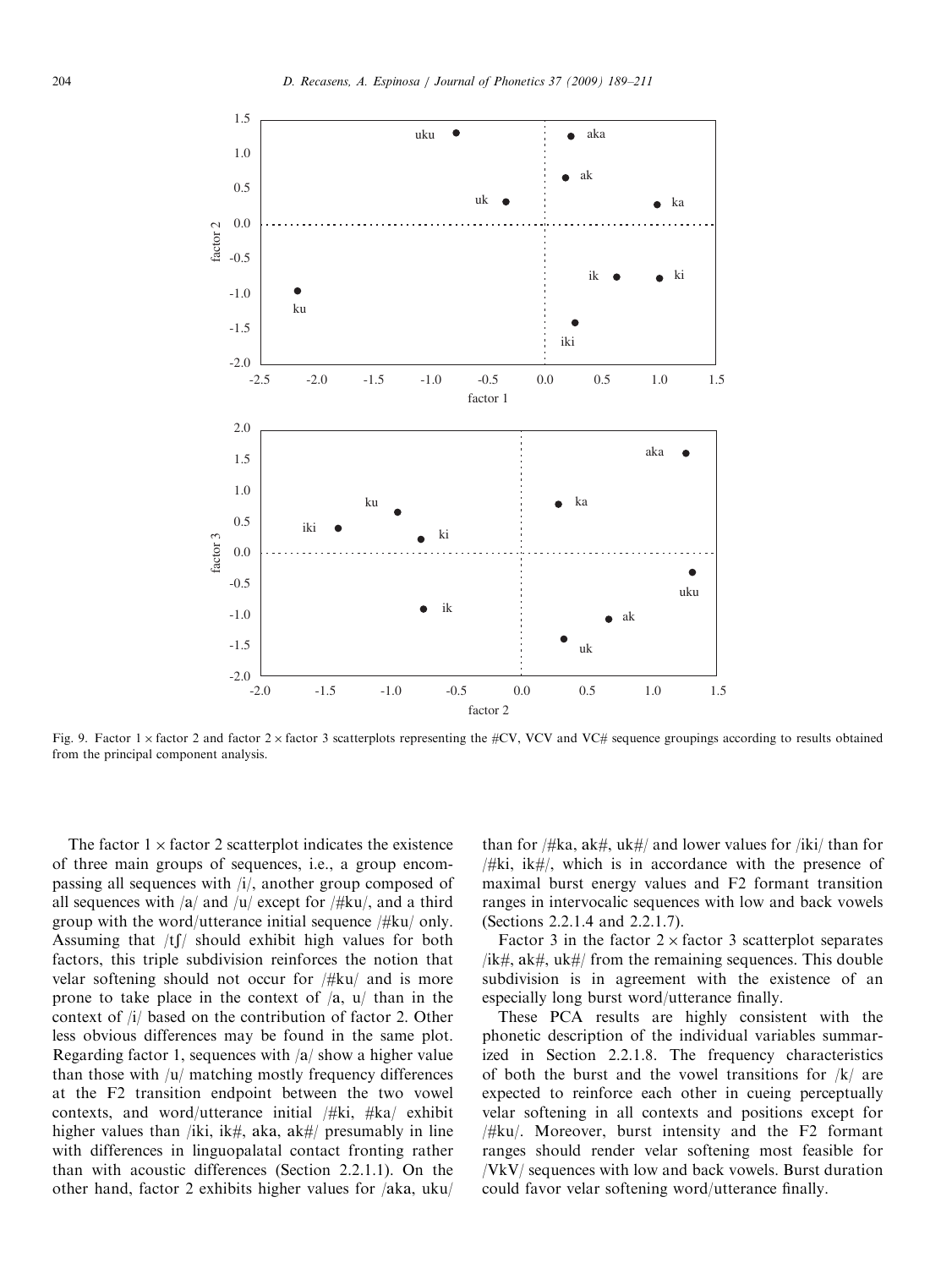# 3. Experiment 2 (perception)

The goal of this section is to test whether the realization [c] of  $/k$  is most prone to be heard as  $/tf/$  in those contextual and positional conditions where the two consonants exhibit similar acoustic properties. This possibility will be explored through a series of perception tests using a selected set of stimuli taken from the data sample subjected to analysis in Section 2.

# 3.1. Method

### 3.1.1. Changes in burst energy level

The analysis results reported in Section 2 suggest that the stop burst was not prominent enough for syllable initial /k/ before  $\frac{1}{l}$  to approach  $\frac{1}{l}$ , and that this was related to burst energy rather than to burst spectral frequency or duration. According to our auditory impression, only a small subset of Majorcan sequences submitted to acoustic analysis yielded a  $/t$  percept, i.e.,  $/ak$ a $/$  for speaker AR and /uku/ for speakers AR, BM and CG. A special case was the burst for word/utterance final /k/ which could be heard as the palatal fricative  $[c]$  rather than as an affricate. These auditory judgments are consistent with the observation that unaspirated stops are generally too weak to be categorized as affricates. For these reasons, we decided to increase the energy level of the stop burst so that it could approach that of an affricate under the assumption that such an increase is prone to occur at the edges of prosodic constituents and in lexically stressed and accented syllables.

The motivation for a burst energy rise in strengthening conditions deserves justification. Studies from the literature have shown that tongue contact, intraoral pressure, and closure and burst duration for stops may increase with prosodic prominence. An increase in linguopalatal contact has been reported to occur in stressed position (for Italian /t, d/; [Farnetani, 1990\)](#page-21-0), and utterance initially and finally (for English /t, d, n/; [Fougeron](#page-21-0) & [Keating, 1997](#page-21-0); [Keating](#page-21-0) [et al., 1999\)](#page-21-0). Other studies report an increase in peak intraoral pressure utterance initially and before a stressed vowel [\(Brown & Ruder, 1972;](#page-20-0) Malé[cot, 1970\)](#page-21-0), and in closure duration in stressed, accented and domain initial positions (for Korean /t,  $t^h$ , n/ and lenis /t/, and for Dutch unaspirated /t, d/; [Cho & Keating, 2001](#page-21-0); [Cho & McQueen,](#page-21-0) [2005](#page-21-0)). Variations in burst duration as a function of stress, focus, speaking rate and position within the prosodic constituent appear to take place in languages where stops are aspirated but not in languages where stops are unaspirated perhaps since the stop voicing cue is delayed VOT in the former language group and closure voicing in the latter (Solé[, 2007](#page-22-0)).

Data reported in the literature are unclear as to whether an increase in prominence causes an increase in burst energy in the consonant, the adjacent vowel or both. Some studies referred to above conclude that prominence does not yield a substantial increase in consonant energy [\(Cho &](#page-21-0) [Keating, 2001;](#page-21-0) [Cho](#page-21-0) & [McQueen, 2005\)](#page-21-0). Other studies have found, however, that, as prosodic boundary strength increases, the acoustic energy of the initial consonant may increase with respect to that for the following vowel (for French /n, l/; [Fougeron, 1998, 2001](#page-21-0)). Finally, other literature sources report an increase in stop burst and vowel intensity in stressed and/or accented position (for Dutch /t,  $d/$  and for Hindi /p, b,  $p^h$ ,  $b^h/$ ; [Cho & McQueen,](#page-21-0) [2005](#page-21-0); [Dixit](#page-21-0) & [Shipp, 1985\)](#page-21-0) or at the beginning of an intonational phrase (for English  $/n/$ ; [Cho, McQueen, &](#page-21-0) [Cox, 2007\)](#page-21-0). This latter finding suggests that initial stressed CV syllables could behave as cohesive units such that prominence causes the consonant to become more constricted and the vowel to become more open ([Farnetani &](#page-21-0) [Kori, 1986\)](#page-21-0).

Fougeron's findings for French reported above suggest that syllable reinforcement may result in an increase in relative energy between the consonant and the vowel. Based on this outcome we manipulated the velar stop bursts of our perception stimuli by raising their relative energy so as to render them affricate-like. Other acoustic properties were left unchanged, namely, burst duration which, as stated above, does not seem to be affected by an increase in prominence for unaspirated stops, and closure duration which could not be lengthened postpausally (initial /k/ in our perception stimuli occurred after pause only; see Section 3.1.2) and was sufficiently long prepausally.

As pointed out in the Introduction, an increase in burst energy for (alveolo)palatal stops may be associated with the formation of a narrow lingual constriction at closure release. Linguopalatal contact patterns in [Fig. 1](#page-6-0) confirm the existence of an (alveolo)palatal constriction narrowing at closure offset and during the burst frication phase for [c] which may account for why listeners may sometimes hear a [j]-like sound towards the end of the consonant. According to the articulatory-based explanation, the claim is that an increase in airflow passing through this (alveolo) palatal constriction in prominent prosodic conditions could generate a high energy burst frication noise which could resemble the frication noise of a front affricate. If this claim is correct the aerodynamic factors involved in the implementation of velar softening would not differ much from those involved in the transformation of /t, d/ before a front vocalic segment into [tf, dz] ([Ohala, 1983, 1985\)](#page-22-0). Data on German and Polish ([Hall, Hamann, & Zygis,](#page-21-0) [2006](#page-21-0)) show that assibilation is related to burst frication duration and more prone to affect  $/tj/t$  than  $/ti/t$  and  $/dj/t$ than /di/. During the production of the alveolar stop in these sequences, a narrower constriction for /j/ than for /i/ may offer a greater impediment to the air escaping from the mouth, thus causing a delay in the transglottal pressure differential which results in a longer /t/ and /d/ friction phase.

### 3.1.2. Stimuli preparation

The tokens exhibiting the longest release for each  $\#CV$ , VCV and VC# combination and for each speaker were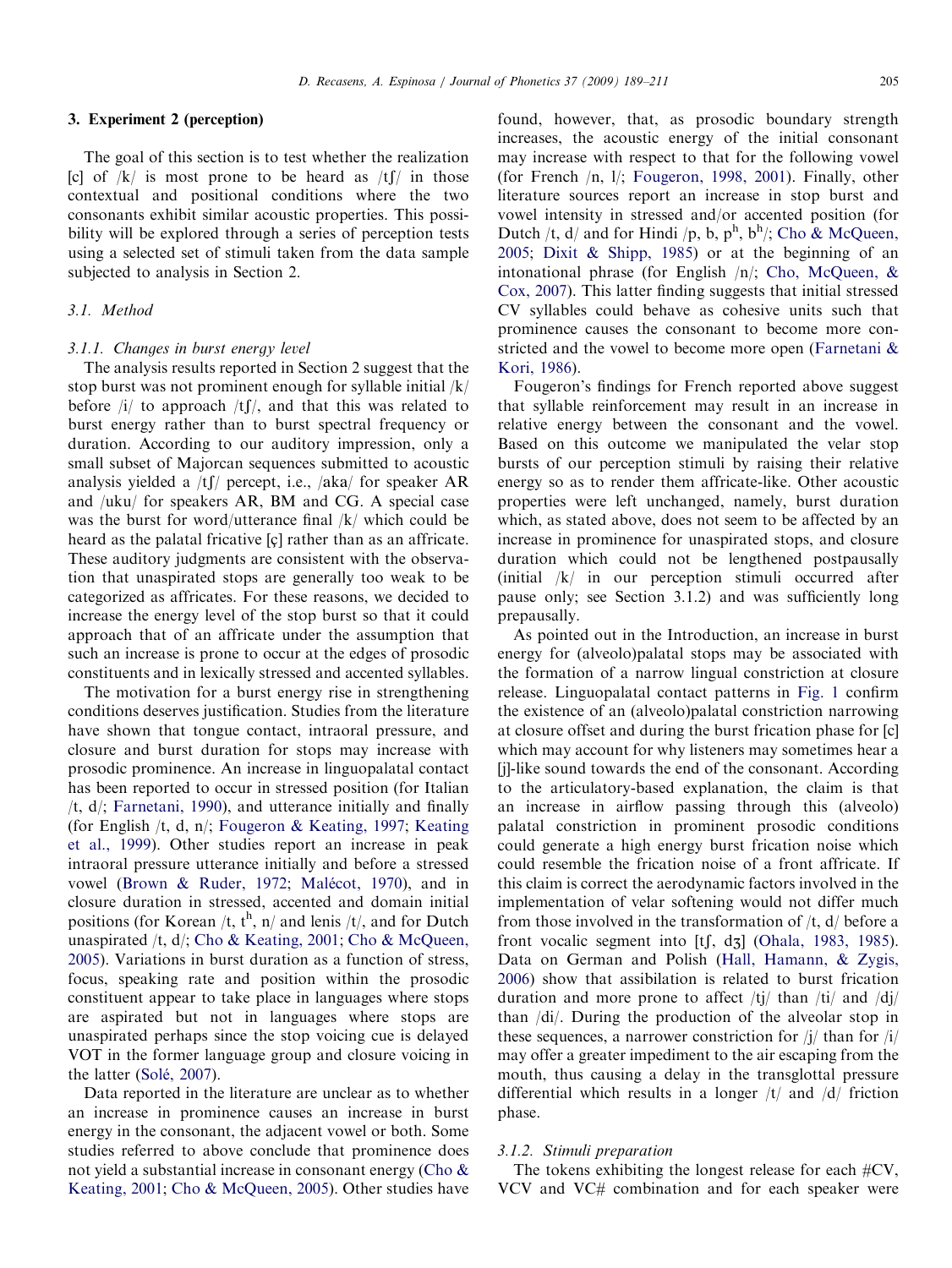selected as stimuli for the perception tests. Some productions were excluded: those for the speaker ND since they did not vary in closure location and had very short bursts; speaker  $CG$ 's (palato)velar realizations of  $/k/$  in the strings /aka, ak#, uk#/ for reasons pointed out in Section 2.2.1.1. Overall, there were 36 stimuli (9 sequences  $\times$  4 speakers). The perception stimuli contained the closure period, the stop burst, and the first 100 ms of the following vowel in the case of the #CV and VCV condition or the last 100 ms of the preceding vowel in the case of the VC# condition (see also [Guion, 1998\)](#page-21-0).

The procedure for rendering the relative energy level of the stop burst analogous to that for  $/t\int f$  is described next. First, the relative energy values for the affricate were averaged across tokens for each speaker. Then, for each selected token of the sequences  $/\#$ ki,  $\#$ ka,  $\#$ ku, iki, aka, uku, ik#, ak#, uk#/, the relative energy of the stop burst was rendered the same as that for  $/tf/$  by multiplying the burst absolute energy by an appropriate factor. This transformation procedure was applied to all temporal frames of the burst portion following the initial spike. No attempt was made to model the affricate rise time, i.e., an amplitude increase occurring during the first half of the frication period of the affricate, since it is not clear whether this parameter contributes to the distinction between affricates and consonants of other manners of articulation [\(Howell & Rosen, 1983\)](#page-21-0). Overall, the average increase in absolute burst energy across speakers was 11.5 dB (from a mean of 49.1 dB for the stop to a mean of 60.6 dB for the affricate) and the average increase in relative energy was 0.18 (from 69% for  $|k|$  to 87% for  $|t|$ ). Similar changes in the amplitude of the stop burst have been carried out in previous perception experiments [\(Repp, 1984](#page-22-0)). It should be kept in mind that the stimuli resulting from the manipulation of the burst energy level were still stop-like regarding the closure and frication duration cues, which have been shown to play a relevant role in the perceptual distinction between stops and affricates [\(Repp, Liberman, Eccardt,](#page-22-0) & [Pesetsky, 1978\)](#page-22-0).

In order to eliminate the speaker-dependent differences in overall acoustic energy among perception stimuli, the highest energy value of all stimuli was divided by the energy value of each stimulus and the latter was multiplied by the resulting ratio. In all cases, the energy values used for the normalization procedure were taken 50 ms inside the vowel following  $/k/$  (for the #CV and VCV sequences) or preceding  $|k|$  (for the VC# sequences) on 10 ms window energy contours including the entire sequence. The application of this energy normalization criterion did not affect the inherent amplitude difference between the consonant and the vowel.

# 3.1.3. Test administration

Three tests were prepared and given to Catalan informants.

Test I had excerpts with /k/ whose burst energy level had been increased using the procedure explained above. This test included 180 stimuli, i.e., 5 repetitions of the 36 sequences and 20 warm-up stimuli. Stimuli were organized in 18 blocks of 10 stimuli; successive stimuli within each block were separated by 3s intervals, and successive 10 stimuli blocks by 10 s intervals. They were played on loudspeakers to two groups of unpaid university students, namely, to a group of 18 Majorcan Catalan speakers and to another group of 15 speakers of Eastern Catalan. The speakers of the former group are acquainted with palatal stops either because they use them themselves or because they hear them from other speakers on a daily basis, while the speakers of the latter group do not have the palatal stop allophone of  $/k/$  in their sound inventory but may hear it from Majorcan speakers.

The perception test lasted for about 20 min. Subjects were asked to identify each stimulus as either  $/k/$  or  $/t\int$ on an answer sheet by writing 'K' for the stop and 'TX' for the affricate. The digraph tx is commonly used in the orthographic representation of  $/tf/d$  in Catalan. The voiceless affricate occurs in the phonemic inventory of the Majorcan and Eastern dialects spoken by the two groups of informants.

Tests II and III differed from Test I in that, in addition to stimuli with /k/, they also included excerpts with natural speech productions of  $/t \int$  so as to avoid a possible bias in favor of the affricate responses. The two tests differed from each other in that the burst energy level was increased in the former test and was kept unmodified in the latter. In order to render all perception tests equally long, speaker MJ's stimuli were excluded from both tests since they had yielded a considerably low number of  $/tf/d$  identification responses in Test I.

Tests II and III also had 180 stimuli. The number of stimuli with /k/ was 108 (4 tokens  $\times$  9 sequences  $\times$  3 speakers). The number of stimuli with  $/tf/d$  was 72 and included 4 tokens of  $/t\sqrt{V}$  and 4 tokens of  $/Vt\sqrt{V}$  with the vowels  $\langle i, a, u \rangle$  uttered by speakers AR, BM and CG (4 tokens  $\times$  6 sequences  $\times$  3 speakers). All /tf/ excerpts were extracted from productions of meaningful words embedded extracted from productions of meaninguli words embedded<br>in short Catalan sentences, i.e.,  $_{\text{ratxa}}$  ['rat $\lceil \circ \rceil$  in the sentence és una ratxa bona 'It is a lucky stroke' and raig [rat]] in the sentence cada dia un raig 'a sip every day'. All stimuli were normalized using the same criteria described in Section 3.1.2.

Tests II and III were played under the same conditions as Test I to a single group of 12 unpaid Eastern Catalan speaking university students. None of the informants who took Tests II and III had taken Test I.

### 3.2. Results

## 3.2.1. General findings

[Fig. 10](#page-18-0) presents mean  $/tf/d$  identification percentages for all perception tests. The first thing to notice about the figure is that the three test conditions yielded highly similar  $/t$  identification percentages for each original sequence. This means that increasing the burst energy level or adding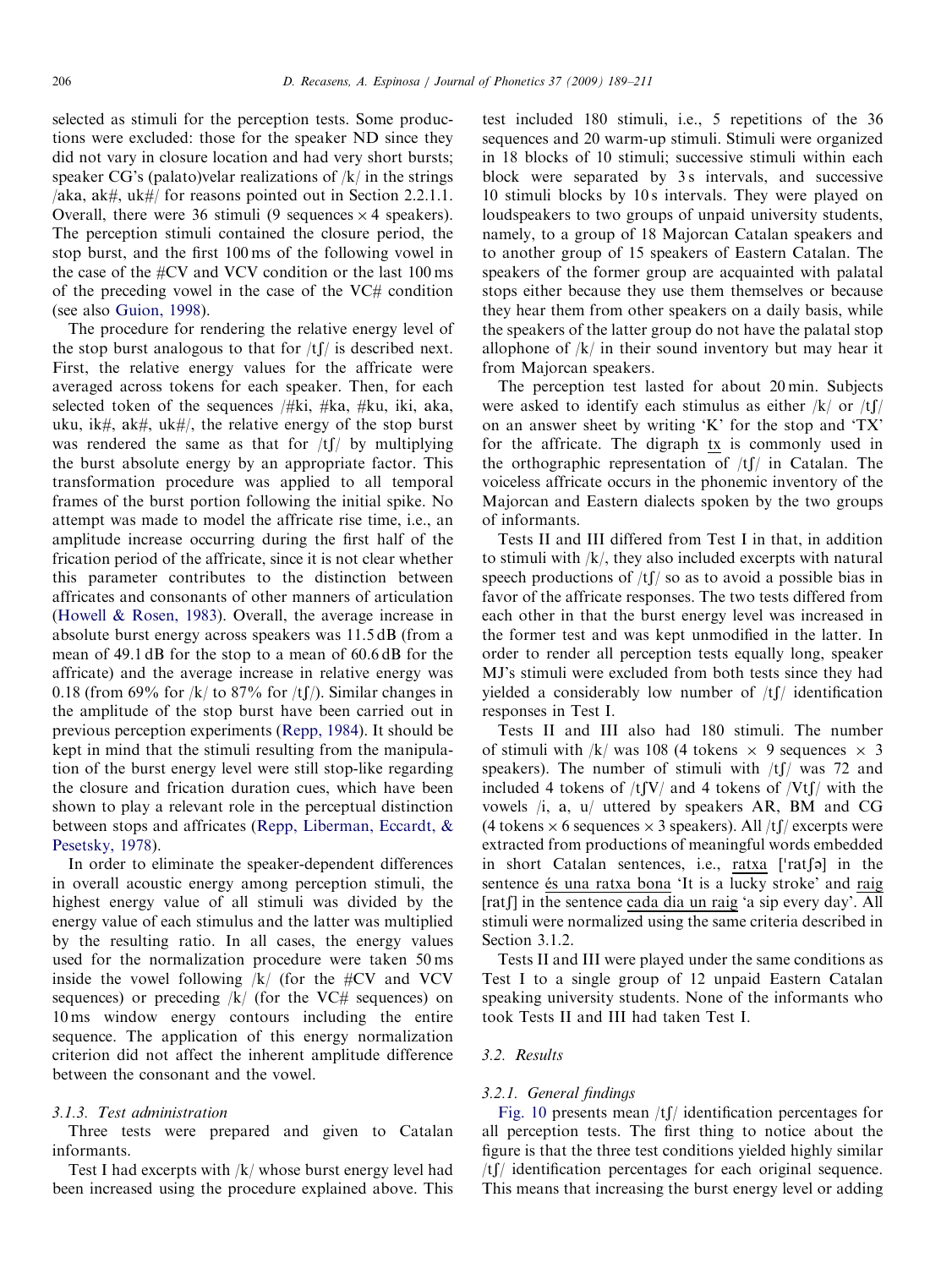<span id="page-18-0"></span>

Fig. 10. Percentages of  $/tf/d$  identification for Tests I–III. Perception results for Test I are given separately for the Majorcan and for the Eastern informants.

affricate stimuli did not substantially affect the listeners' responses and, therefore, that the acoustic cues for velar softening in the (alveolo)palatal stop consonant are highly robust.

Generally speaking, identification percentages for word/ utterance initial  $/k$  were close to 0% in the case of  $/\#ku$ and lower for /#ki/ than for /#ka/, those for intervocalic  $/k/$ varied in the progression  $\langle \text{uku}/\rangle$  aka $\langle \text{iki}/\rangle$ , and those for word/utterance final /k/ were fairly high in all three vowel conditions. These perception results are consistent with the analysis data presented in Section 2 in pointing to  $|a|$  and, to a lesser extent,  $|u|$  as better velar softening triggers than /i/, and in predicting that velar softening cannot affect the sequence  $/\# \text{ku}/$ . Regarding the former finding, they indicate that burst energy and vowel transition ranges are prominent velar softening cues which may operate not only word initially but intervocalically as well. Identification percentages for all three VC# sequences were unexpectedly high perhaps since our informants identified as  $/t\int$  those stimuli which sounded [c]-like and thus, were halfway between  $[c]$  and  $[t]$  (see Section 3.1.1). As suggested earlier, listeners may have paid special attention to the long duration of the stop burst frication period in these circumstances.

Percentages of  $/tf/d$  identification were higher for some speakers than for others. In all tests this was mostly so in the case of /aka/ for speaker AR (about 80% /tf/ responses) than for the other three speakers (about 10–20%). Inspection of the acoustic characteristics of this sequence reveals that neither the burst spectral frequency, energy or duration or the vowel transition endpoints and ranges account for this difference. Instead, the most salient phonetic property appears to be the presence of an (alveolo)palatal channel at stop release starting at rows 4–5, moving backwards continuously for about 80 ms and ending at the more posterior rows 7–8, thus giving rise to a slow lowering F2 transition. As for the other speakers, this channel lasts for about 50 ms thus generating a faster lowering F2 transition (for speaker CG), or else occurs at a much more retracted location at the back palate (for speakers BM and MJ).

The number of  $/tf$  reponses was also affected by dialect and by the presence or absence of  $/tf$  excerpts in the perception test. As shown in Fig. 10, among subjects who took Test I, Majorcan informants reported less  $/t$ [/ responses than Eastern informants in the case of the sequences  $/\#$ ki,  $\#$ ka, aka $/$ . This dialect-dependent difference suggests that speakers who were more familiar with the (alveolo)palatal stop must have expected the perceptual stimuli to be more [c]-like in order to categorize them as /tf/. Moreover, a comparison between the number of  $/tf$ responses elicited by the two groups of Eastern Catalan speakers who took Test I and Test II shows, as predicted, higher identification percentages for  $/\#$ ka, aka, ik $\#$ , ak $\#$ , uk#/ in the former test without  $/tf/$  excerpts than in the latter test with  $/t\int$  excerpts.

# 3.2.2. Increase in burst energy level

The number of  $/tf$  responses may also increase with an increase in burst energy level. Fig. 11 shows for each sequence the increment in burst absolute and relative energy value between the unmodified condition in Test III and the modified condition in Test II, and the corresponding increase in  $/tf/d$  identification percentages. It may be seen that an increase in energy level causes a substantial increase in /tf/ responses for /#ki, #ka, ak#/ but not for  $/\#$ ku, iki, aka, uku, ik $\#$ , uk $\#/$ . As pointed out below, there may also be differences in the amount of  $/t\int$  identification responses depending on the speaker.

The most interesting scenario is that for /#ki/ since the increase in  $/tf$  responses in this case turned out to be



Fig. 11. Size of the increase in  $/tf/d$  identification percentages between Test II and Test III (dotted line) matched against the corresponding increase in burst absolute and relative energy values (continuous and discontinuous lines, respectively). Energy values are expressed in dB (absolute) and in burst/vowel energy ratios multiplied by 100 (relative).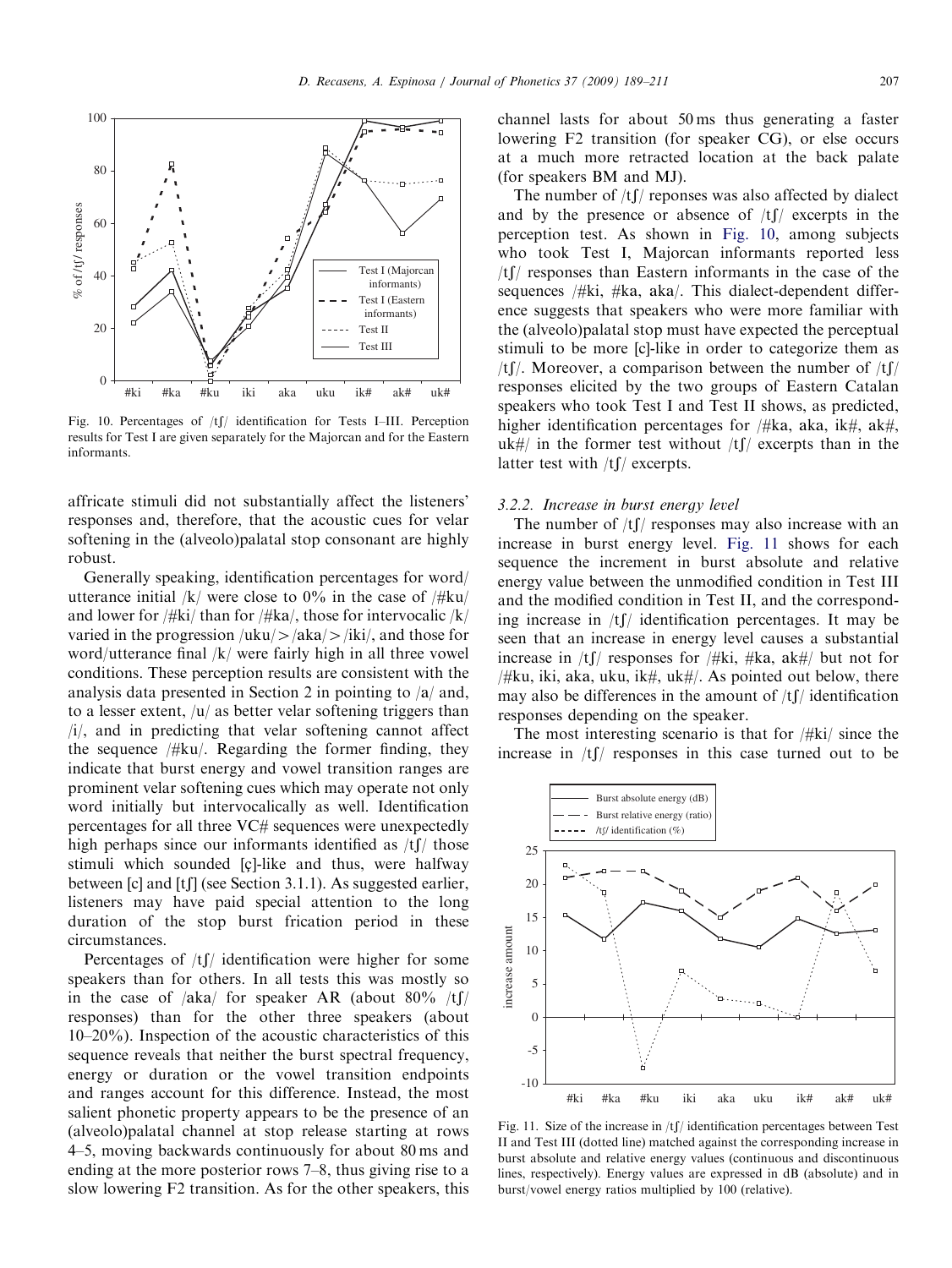associated mostly with speaker BM whose burst frication noise happened to be the most intense of all speakers both in the original and modified /#ki/ stimuli. Thus, the increase in  $/t$  [/ judgments was 75% for the speaker BM's stimuli and about 0% for the AR's and CG's excerpts, while the stop burst absolute energy values were 56.3 dB for BM, 42.2 dB for AR and 39.4 dB for CG in the original stimuli and 70.2 dB for BM, 56.8 dB for AR and 57.1 dB for CG in the modified stimuli. The finding that the  $/\frac{d}{dx}$ stimuli exhibiting the highest burst energy level were the ones yielding the highest percentage of  $/tf$  responses supports the notion that the burst frication noise needs to be really prominent for the (alveolo)palatal stop before /i/ to be heard as an affricate.

An increase in burst prominence level for the sequence /#ka/ improved the identification of /k/ as /tf/ to a similar degree for all speakers' stimuli, thus confirming results from the production analysis indicating that the (alveolo) palatal stop burst and the vowel transitions are good velar softening cues in this case. On the other hand and analogously to the /#ki/ scenario, an increase in the number of  $/t \int$  responses in the case of the sequence  $/ak \#/$ was found to hold mainly for speaker BM who turned out to exhibit the most intense burst frication period of all speakers. The increase in  $/t\int$  judgments for  $\int a\frac{dt}{t}$  was 29.2% for BM, 22.9% for AR and 4.2% for CG, and the burst energy level was changed from 49.2 to 65.2 dB for BM, from 41.4 to 52.9 dB for AR and from 48.1 to 57.3 dB for CG.

For several sequences, an increase in burst energy did not cause a significant improvement in the percentage of /tf/ responses for specific reasons. In the case of  $/\# \text{ku}$ , the low-frequency component of the burst and the vowel transitions ensures that the velar stop will always be categorized as such independently of burst energy level and other acoustic factors. As for /aka, uku/, this may have been so because the stop burst was already loud in the unmodified version of the stimuli (see Section 2.2.1.4). Regarding possible differences in  $/tf$  identification among stimuli for different speakers, the  $/aka/$  excerpts for speaker AR did much better than those for BM and CG presumably for reasons pointed out above (see Section 3.2.1), while the /uku/ stimuli for all speakers yielded about  $80\%$  /tf/ identification percentages consistent with the fact that all speakers' bursts were more or less equally intense in this case.

There was an instance where burst energy seemed to play no role in the results for the perception test. The (alveolo)palatal stop underwent a much smaller increase in /tf/ responses for /iki/ than for /#ki/ in the case of speaker BM's stimuli in spite of the fact that the burst energy increase was greater for /iki/ than for /#ki/ and that the two sequences exhibited a similar burst energy value in the modified condition (56.3 and 70.2 dB for /#ki/, 43 dB and 68.7 dB for /iki/). Inspection of spectrographic displays revealed that a noticeable difference between the two sequences resides in the burst spectral peak (3828 Hz for  $/\#$ ki/ and 3125 Hz for  $\frac{\hbar k}{\hbar}$ , burst duration (50 ms for  $/\#$ ki/ and 30 ms for /iki/) and perhaps the actual burst spike (which was longer and more intense word/utterance initially than intervocalically).

# 3.2.3. Summary

Results from the perception tests confirm the initial hypothesis that [c] may be identified as  $/t$ [/ even when the acoustic signal excised from natural speech productions remains unmodified. Moreover, in addition to the frequency component which excludes /#ku/ from the velar softening candidates, the percentage of  $/tf$  responses appears to be favored by a high burst energy level and large vowel transition ranges for the stop before the vowels  $\alpha$  and  $\alpha$ . In agreement with the acoustic data reported in Section 2, there was no special trend for velar softening to be favored word/utterance initially than intervocalically. Word/utterance final /k/ may have yielded a high number of affricate responses due to the long  $\frac{c}{-1}$  like or  $\frac{f}{-1}$  like frication noise occurring at stop release. It was also found that those bursts which were already intense originally (including those for  $/\#$ ki $/$ ) increased the number of  $/t$ responses when amplified, which appears to be in support of the burst intensity raising procedure carried out for the preparation of some perception tests. For some sequences, the identification of [c] as  $/t$ [ $\prime$ ] was more frequent for the productions of some speakers than for those of others presumably because the crucial tokens exhibited especially salient cues; this was so for  $/aka/$  for speaker AR (presumably since this token exhibited prominent F2 vowel transitions) and for /#ki/ for speaker BM (presumably since the burst frication noise was especially intense in this case).

# 4. Summary and discussion

Articulatory, acoustic and perceptual data for Majorcan Catalan reported in this study indicate that velar softening may apply on (alveolo)palatal stop realizations of unaspirated /k/ involving much tongue contact after velar palatalization has taken place. With the exception of the sequence /#ku/, contact fronting causes an increase in the frequency of the burst spectral peak and of the vowel formant transition endpoints which may be a precondition for the burst frication noise to be categorized as the frication period of the alveolopalatal affricate  $/tf$ . The analysis and perception results also reveal that a high burst energy level and large  $F2$  transition ranges for [c] before  $\frac{a}{a}$ in the sequences /#ka, aka/, and before /u/ in the sequence /uku/ (where  $/k$ / was originally word final; see Section 2.1.1), are needed for velar softening to be perceived. (Alveolo) palatal stop productions may be prone to be heard as  $/tf$ in word–utterance final position where they exhibit an especially long burst frication noise. High  $/tf/d$  identification percentages for these phonetic realizations may have been partly due to the absence of the answer choice  $\langle c \rangle$ ; data on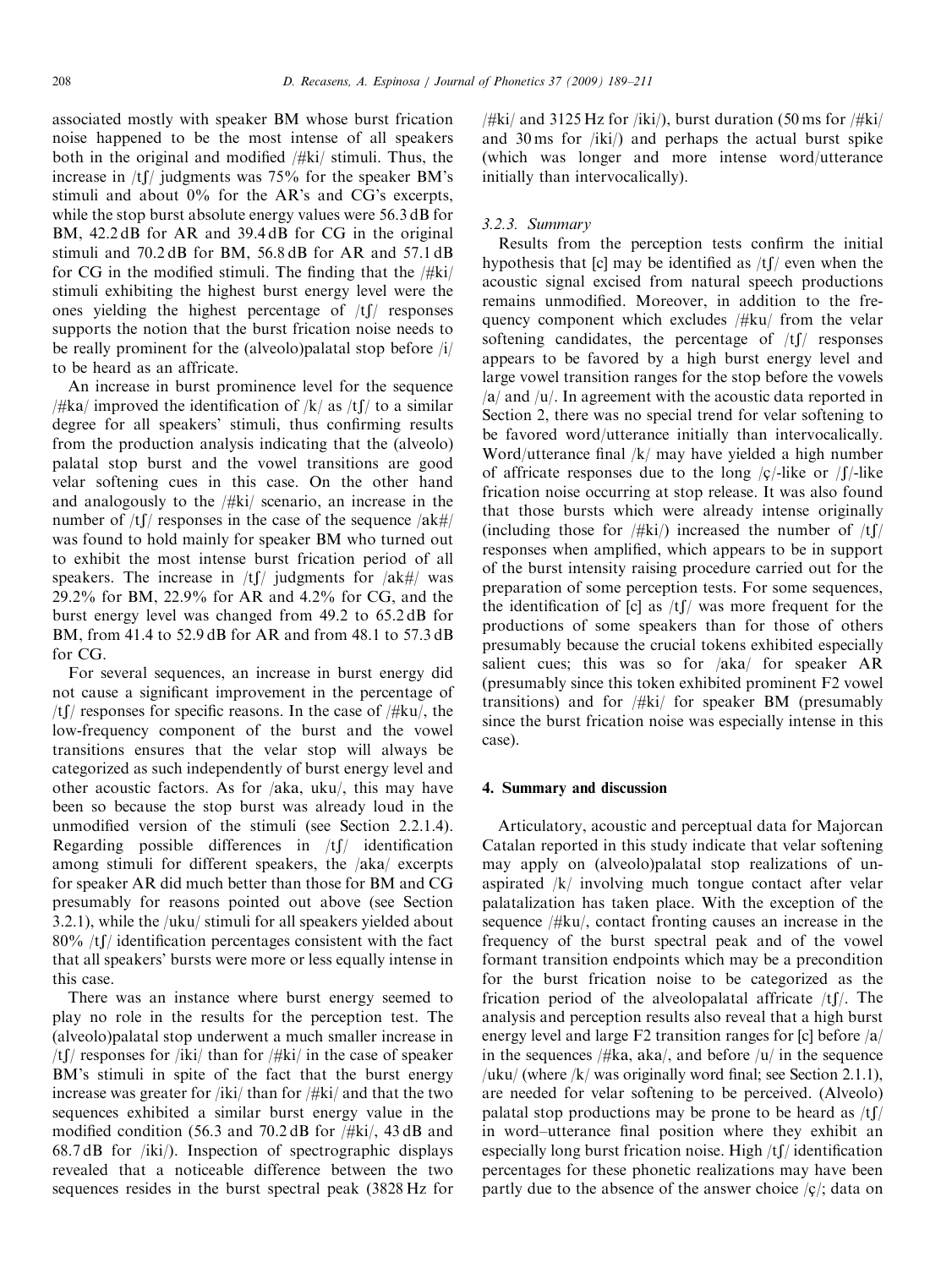<span id="page-20-0"></span>sound change indicate that velar softening may also yield this phonetic outcome (see Section 1.2.2).

The replacement of  $/ki/$  by  $/tfi/$  should depend on articulatory and acoustic characteristics which were not sufficiently present in the Majorcan stop productions subjected to analysis. The most obvious candidate is burst acoustic prominence. Data for one of the Majorcan speakers indeed suggest that a sufficient increase in burst energy level may cause [ci] to be heard as  $/t[i]$ . [Guion](#page-21-0) [\(1998\)](#page-21-0) also found that an increase in VOT duration for /ki/ in English where the stop is aspirated contributes to an increase in the number of  $/tf$  responses. We have hypothesized that the articulatory event causing an increase in burst prominence is constriction narrowing at the closure release of an (alveolo)palatal stop.

These data argue in favor of the articulation-based hypothesis but not of the acoustic equivalence hypothesis of velar softening, mostly because this process has been shown to operate on (alveolo)palatal realizations of  $/k/$ occurring in any vocalic context and position except before back rounded vowels word internally. Articulatory data for Majorcan speakers reveal that [c] exhibits similar articulatory and spectral properties to  $/t$  (also to  $/t$ ) which renders the identification of the stop and the affricate highly feasible. Our results are in agreement with evidence from sound change in Gallo-Romance and other language families showing that velar softening may take place through velar palatalization before low and central vowels and word finally. It has been proposed that velar palatalization in these circumstances may be implemented through strengthening of the (alveolo)palatal stop gesture in prominent prosodic conditions yielding a contact increase towards the front palate. Production and perception data for /uku/, where /k/ was realized as an (alveolo)palatal stop because it was taken from word final /k/, reveal that [c] may be integrated as  $/t \int$  before high back rounded vowels as well. The reason why languages appear not to favor velar palatalization (and thus, velar softening) before back rounded vowels could be sought in the need to enlarge the front-cavity dimension for /k/ through lip rounding and closure backing in order to facilitate the production of the following vowel (see Section 1.3).

The acoustic equivalence hypothesis operates exclusively on postpalatal or postpalato-velar realizations of /k/ occurring before front vocalic segments. We believe that this hypothesis could still account for velar softening in the case of aspirated front velar stops, but not for unaspirated front velar stops or for velar stops occurring before nonfront vocalic segments. Regarding aspirated front velar stops, the prominent frication period generated at the glottis and passing through a long and narrow postpalatal or palatovelar medial constriction could possibly yield a  $/t$ [/ percept. A more anterior and longer central channel along the (alveolo)palatal zone appears to be needed for a prominent burst to be associated with unaspirated front /k/ . This articulation-based explanation is compatible with the presence of (alveolo)palatal stop allophones of front /k/ before /i, e, j/. As suggested in Section 1.3, it is also in agreement with the fact that velar palatalization occurred twice in different contextual conditions and positions in Romance, namely, earlier before front vocalic segments presumably through gestural blending and later on before other vowels and word finally through gestural strengthening.

Further research on velar softening should deal with modelling of the aerodynamic factors involved during (alveolo)palatal and velar stop production, with the articulatory and acoustic characteristics of (alveolo)palatal stops in different languages, and with the correlates of articulatory strengthening for unaspirated stops as a function of position, emphasis and stress. It should also explore the contribution of different acoustic cues to the  $/tf/$  percept based on acoustic data alone and through their manipulation in perceptual experiments with synthetic speech.

### Acknowledgments

This research was funded by projects HUM2006-03742 of the Ministry of Education and Science of Spain and FEDER, and 2005SGR864 of the Catalan Government. We would like to thank Marzena Zygis, Juliette Blevins, Joaquín Romero, Fernando Sánchez Miret, three anonymous reviewers and the participants at the ZAS Phonetics and Phonology 5 workshop for comments.

# References

- Anttila, R. (1972). An introduction to historical and comparative linguistics. New York: Macmillan.
- Bhat, D. N. S. (1974). A general study of palatalization. Working Papers on Language Universals, Vol. 14 (pp. 17–58), Stanford University.
- Bibiloni, G. (1983). La llengua dels mallorquins. Anàlisi sociolingüística. Ph.D. thesis, Universitat de Barcelona.
- Blumstein, S. E. (1986). On acoustic invariance in speech. In J. Perkell, & D. Klatt (Eds.), Invariance and variability in speech processes (pp. 178–193). Hillsdale: Erlbaum.
- Bouvier, J.-C. (1976). Les parlers provençaux de la Drôme. Paris: Klincksieck.
- Browman, C. P., & Goldstein, L. (1989). Articulatory gestures as phonological units. Phonology, 6, 201–251.
- Browman, C. P., & Goldstein, L. (1992). Articulatory phonology: An overview. Phonetica, 49, 155–180.
- Brown, W. S., & Ruder, K. F. (1972). Phonetic factors affecting intraoral air pressure associated with stop consonants. In A. Rigault, & R. Charbonneau (Eds.), Proceedings of the seventh international congress of phonetic sciences (pp. 294–298). Mouton: The Hague.
- Bruneau, Ch. (1913). Étude phonétique des patois d'Ardenne. Paris: Champion.
- Brunner, V. R. (1963). Zur Physiologie der Rätoromanischen affrikaten tsch und tg (ch). In P. Zinsli (Ed.), Sprachleben der Schweiz: Sprachwissenschaft, Namenforschung, Volkskunde (pp. 167–173). Berne: Francke.
- Buckley, E. (unpublished (a)). Velar fronting in Alsea. In Paper presented at the Society for the study of indigenous languages of the Americas annual meeting, 2007, Anaheim.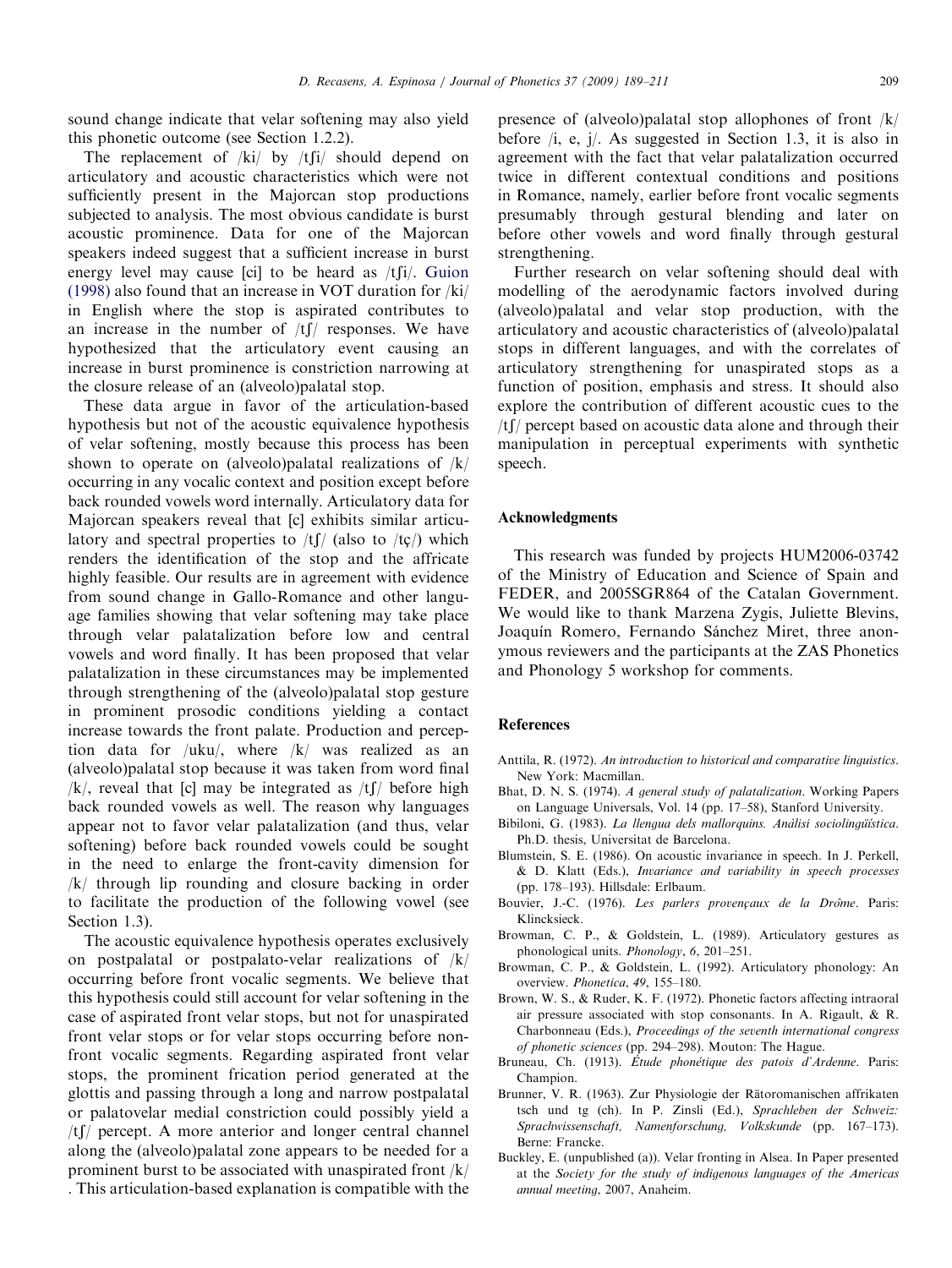- <span id="page-21-0"></span>Buckley, E. (unpublished (b)). The phonetic origin and phonological extension of Gallo-Roman palatalization. In North American phonology conference, Vol. 1, 2000. Montreal: Concordia University.
- Butcher, A. (2004). On the back of the tongue: Dorsal sounds in Australian languages. Phonetica, 61, 22–52.
- Carton, F. (1972). Un cas d'extension de la palatalisation dans les patois du nord de la France. In G. Straka (Ed.), Les dialectes de France au Moyen  $\hat{A}$ ge et aujourd'hui (pp. 449–460). Paris: Klincksieck.
- Chang, S. S., Plauché, M. C., & Ohala, J. J. (2001). Markedness and consonant confusion asymmetries. In E. Hume, & K. Johnson (Eds.), The role of speech perception in phonology (pp. 79–102). San Diego, London: Academic Press.
- Cho, T. (2001). Effects of prosody on articulation in English. Ph.D. dissertation, University of California at Los Angeles, Department of Linguistics.
- Cho, T., Jun, S.-A., & Ladefoged, P. (2002). Acoustic and aerodynamic correlates of Korean stops and fricatives. Journal of Phonetics, 30, 193–228.
- Cho, T., & Keating, P. A. (2001). Articulatory and acoustic studies of domain-initial strengthening in Korean. Journal of Phonetics, 29, 155–190.
- Cho, T., & McQueen, J. M. (2005). Prosodic influences on consonant production in Dutch: Effects of prosodic boundaries, phrasal accent and lexical stress. Journal of Phonetics, 33, 121–157.
- Cho, T., McQueen, J. M., & Cox, E. A. (2007). Prosodically driven phonetic detail in speech processing. The case of domain-initial strengthening in English. Journal of Phonetics, 35, 210–243.
- Corneau, C., Soquet, A., & Demolin, D. (2000). Une étude EPG de la palatalisation des occlusives velaires en français. Actes des XXIIIèmes Journées d'Études sur la Parole (pp. 445–448), Aussois, France.
- Coustenoble, H. N. (1945). La phonétique du provençal moderne en terre d'Arles. Hertford: Stephen Austin and Sons.
- Dixit, R. P., & Shipp, T. (1985). Study of subglottal air pressure during Hindi stop consonants. Phonetica, 42, 53–64.
- Docherty, G. J. (1992). The timing of voicing in British English obstruents. Dordrecht: Foris.
- Dorman, M. F., Studdert-Kennedy, M., & Raphael, L. J. (1977). Stopconsonant recognition: Release bursts and formant transitions as functionally equivalent, context-dependent cues. Perception and Psychophysics, 22, 109–122.
- Dukelski, N. I. (1960). Cercetare fonetică experimentală asupra palatalizării și a labializării consoanelor romînești. Fonetică si Dialectologie, 2, 7–45.
- Fant, G. (1960). Acoustic theory of speech production. The Hague: Mouton.
- Farnetani, E. (1990). V-C-V lingual coarticulation and its spatio-temporal domain. In W. J. Hardcastle, & A. Marchal (Eds.), Speech production and speech modelling (pp. 93–110). Netherlands: Kluwer.
- Farnetani, E., & Kori, S. (1986). Effects of syllable and word structure on segmental durations in spoken Italian. Speech Communication, 5, 17–34.
- Fontdevila, J., Pallarès, M. D., & Recasens, D. (1994). The contact index method of EPG data reduction. Journal of Phonetics, 22, 141–154.
- Fougeron, C. (1998). Variations articulatoires en début de constituents prosodiques de différents niveaux en français. Ph.D. dissertation, Universite´ Paris III.
- Fougeron, C. (2001). Articulatory properties of initial segments in several prosodic constituents in French. Journal of Phonetics, 29, 109–135.
- Fougeron, C., & Keating, P. A. (1997). Articulatory strengthening at edges of prosodic domains. Journal of the Acoustical Society of America, 101, 3728–3740.
- Gardette, P. (1967–1984). Atlas linguistique et ethnographique du lyonnais (ALL), 3 Volumes. Paris: Editions du Centre Nationale de la Recherche Scientifique.
- Gartner, T. (1910). Handbuch der rätoromanischen Sprache und Literatur. Halle: Max Niemeyer.
- Gauchat, L., Jeanjaquet, J., & Tappolet, E. (1925). Tableaux phonétiques des patois de la Suisse Romande. Neuchâtel: Paul Attinger.
- Goebl, H. (1998). Atlant linguistich dl ladin dolomitich y di dialec vejins (ALD), 4 Volumes. Wiesbaden: Dr. Ludwig Reichert Verlag.
- Grammont, M. (1971). Traité de phonétique (9th ed.). Paris: Delagrave.
- Guion, S. G. (1996). Velar palatalization: Coarticulation, perception, and sound change. Ph.D. dissertation, University of Texas, Austin.
- Guion, S. G. (1998). The role of perception in the sound change of velar palatalization. Phonetica, 55, 18–52.
- Haiman, J., & Benincà, P. (1992). The Rhaeto-romance languages. London: Routledge.
- Hall, T. A., Hamann, S., & Zygis, M. (2006). The phonetic motivation for phonological stop assibilation. Journal of the International Phonetic Association, 36, 59–82.
- Hanson, M. H., & Stevens, K. N. (2003). Models of aspirated stops in English. In M. J. Solé, D. Recasens, & J. Romero (Eds.), *Proceedings* of the 15th international congress of phonetic sciences, Vol. I (pp. 783–786). Barcelona: Causal Productions.
- Hardcastle, W., Jones, W., & Knight, C. (1989). New developments in electropalatography: A state-of the art report. Clinical Linguistics and Phonetics, 3, 1–38.
- Haust, J. (1953–1997). Atlas linguistique de la Wallonie (ALW), Vol. 15. Liège: Vaillant-Carmanne.
- Hock, H. H. (1986). Principles of historical linguistics (2nd ed.). Berlin: Mouton de Gruyter.
- Howell, P., & Rosen, S. (1983). Production and perception of rise time in the voiceless affricate/fricative distinction. Journal of the Acoustical Society of America, 73, 976–984.
- Jaberg, K., & Jud, J. (1928–1935). Sprach- und Sachatlas Italiens und der Südschweiz (AIS), 6 Volumes. Zofingen: Universität Zurich.
- Keating, P., & Lahiri, A. (1993). Fronted velars, palatalized velars, and palatals. Phonetica, 50, 73–101.
- Keating, P., Wright, R., & Zhang, J. (1999). Word-level asymmetries in consonant articulation. UCLA Working Papers in Phonetics, Vol. 97 (pp. 157–173).
- Ladefoged, P., & Bladon, A. (1982). Attempts by human speakers to reproduce Fant's nomograms. Speech Communication, 1, 185–198.
- Ladefoged, P., & Maddieson, I. (1996). The sounds of the world's languages. Oxford: Blackwell.
- Lausberg, H. (1970). Lingüística románica. Madrid: Gredos.
- Lehiste, I., & Peterson, G. E. (1959). Vowel amplitude and phonemic stress in American English. Journal of the Acoustical Society of America, 31, 428–435.
- Liker, M., & Gibbon, F. E. (2007). EPG characteristics of velar stops in normal adult English speakers. In J. Trouvain, & W. J. Barry (Eds.), Proceedings of the 16th international congress of phonetic sciences, Vol. 1 (pp. 605–608). Saarbrücken: Universität des Saarlandes.
- Lisker, L., & Abramson, A. S. (1964). A cross-language study of voicing in initial stops: Acoustical measurements. Word, 20, 384–422.
- Lutta, C. M. (1923). Der Dialekt von Bergün. Beiheft zur Zeitschrift für romanische Philologie, Vol. 71. Halle: Niemeyer.
- Luzi, J. (1904). Der sutselvischen Dialekte. Romanische Forschungen, 16, 757–846.
- Maddieson, I. (1980). Palato-alveolar affricates in several languages. UCLA Working Papers in Phonetics, Vol. 51 (pp.120–126).
- Mair, S. J., Scully, C., & Shadle, C. H. (1996). Distinctions between [t] and  $[t]$  using electropalatographic data. In Proceedings of the international conference on spoken language processing 96 (pp. 1597–1600). Philadelphia.
- Malécot, A. (1970). The lenis-fortis opposition: Its physiological parameters. Journal of the Acoustical Society of America, 47, 1588–1592.
- Maurand, G. (1974). Phonétique et phonologie du parler occitan d'Ambialet  $(Tarn)$ . Ph.D. dissertation, Université de Toulouse.
- Max, L., & Onghena, P. (1999). Some issues in the statistical analysis of completely randomized and repeated measures designs for speech, language, and hearing research. Journal of Speech, Language and Hearing Research, 42, 261–270.
- Nicolaidis, K. (2001). An electropalatographic study of Greek spontaneous speech. Journal of the International Phonetic Association, 21, 67–86.